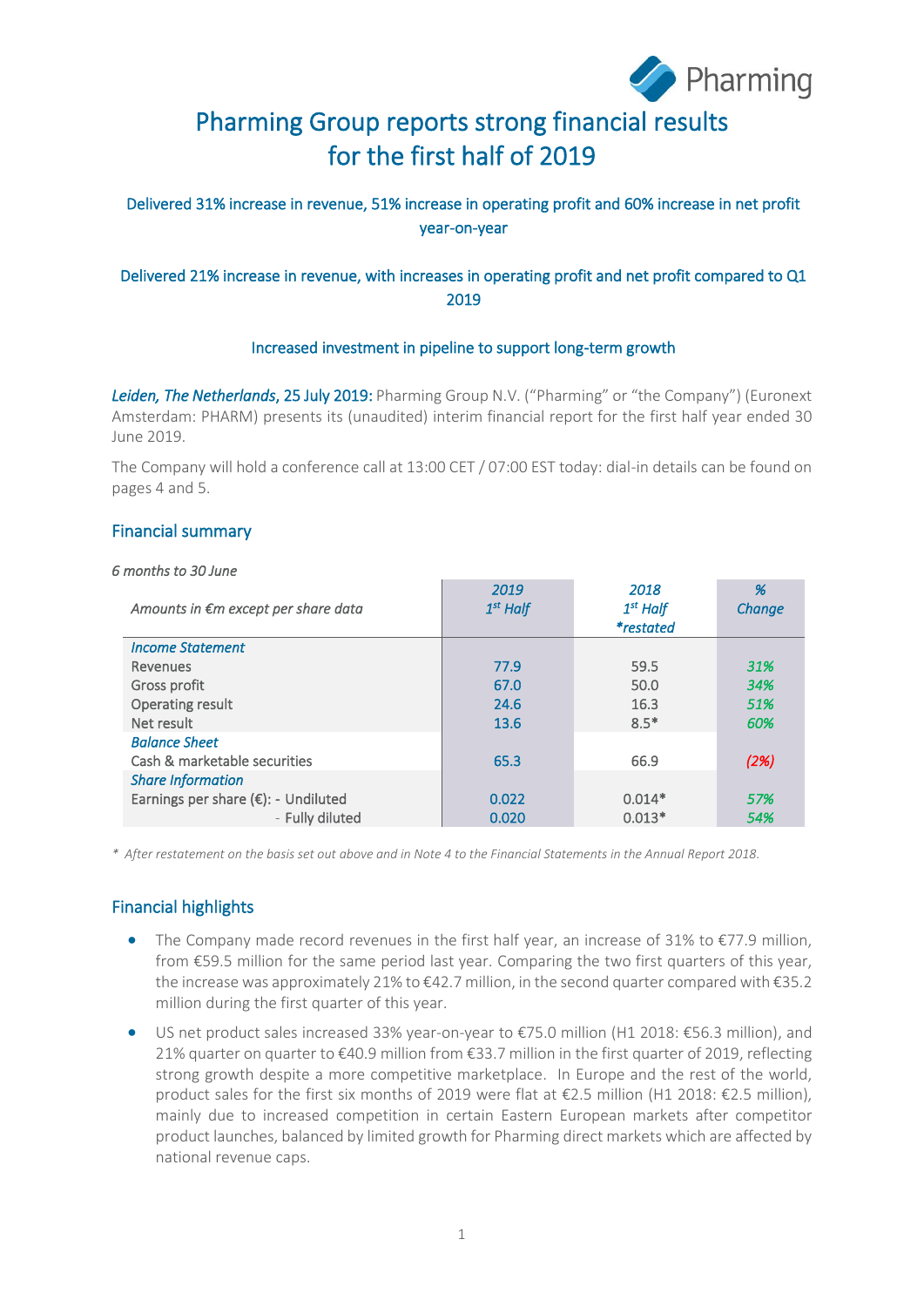

- Operating profits rose by 51% to  $\epsilon$ 24.6 million, compared to  $\epsilon$ 16.3 million in the same period last year, reflecting an improvement in gross margin and better cost controls. Increased expenditure on our pre-eclampsia and Acute Kidney Injury studies relative to the first quarter, on production of our alpha-glucosidase product for Pompe disease and on capacity improvements led to lower 2% growth in operating profit quarter on quarter, from €12.2 million in Q1 2019 to €12.4 million in Q2 2019.
- Net profit increased by 60% to €13.6 million, compared to €8.5 million for H1 2018. Quarter on quarter, the increase was in line with that on operating profit from €6.7 million in the first quarter to €6.9 million in the second quarter.
- Positive cashflows during the quarter were driven by strong revenue, generating almost €10 million above the cash required for operating costs. This was then reduced by the quarterly instalment of €7.7 million of the principal amount of the Company's outstanding loan including associated fees and the (one- off) strategic investment of  $\epsilon$ 2.5 million in our fill & finish partner Bioconnection, and the costs of capacity improvements. The net effect of investment and deleveraging resulted in a stable cash position to €65.3 million, down slightly from €66.5 million at 31 March 2019 (and €66.9 million at 30 June 2018).
- The equity position improved from  $\epsilon$ 61.8 million at the end of December 2018 to  $\epsilon$ 77.5 million at the end of the first half of 2019 (H1 2018: €39.8 million), reflecting the net result for the period.
- Right-of-use assets in the non-current assets section of the balance sheet, and lease liabilities under current and non-current liabilities, show the effects of new disclosures of items acquired under leases under the new financial standard IFRS 16. These changes have had no material net effect on operating results during the quarter.
- Other financial liabilities, which refers to the contingent consideration for the milestones, reflects the payment of the first successful sales performance milestone in March 2019 and the revised probability and timing for paying the last milestone. The next milestone will appear in current liabilities once it is certain of being incurred, which is expected to happen later this year.
- Since the last reporting date of 15 May 2019, the Company has issued or reserved for issue a total of 2,467,074 shares in connection with a number of exercises of options under the current schemes, and has committed a further 15,414,026 shares under the existing approved employee option and long term incentive plan programs. The number of issued shares as at 25 July 2019 is 626,798,839. The fully diluted number of shares as at 25 July 2019 is 681,535,016.

### Sijmen de Vries, Chief Executive Officer, commented:

*"We are pleased to report strong results today, demonstrating continued growth in a period of intense competition. Pharming's revenue and profit performance confirm our in-market strategy as we see continued growth from existing and new patients requesting or being prescribed RUCONEST® as their preferred breakthrough therapy as well as medication for acute hereditary angioedema (HAE) attacks. We expect this underlying demand for the product to continue to drive sales growth as we enter the second half of the year. As a result of this demand and the regular need to provide ad hoc supplies in various EU markets following temporary shortages of plasma derived products, we are now seeing short term pressure on supplies of product for the European market. This pressure will be eliminated upon validation of our new production facility, expected during Q1 next year. We are doing everything possible in the mean time to minimize this issue.*

*In addition, we are making good progress in our pipeline. Following approval from the Dutch investigating centre's ethics committee, we are working to commence our clinical study of the*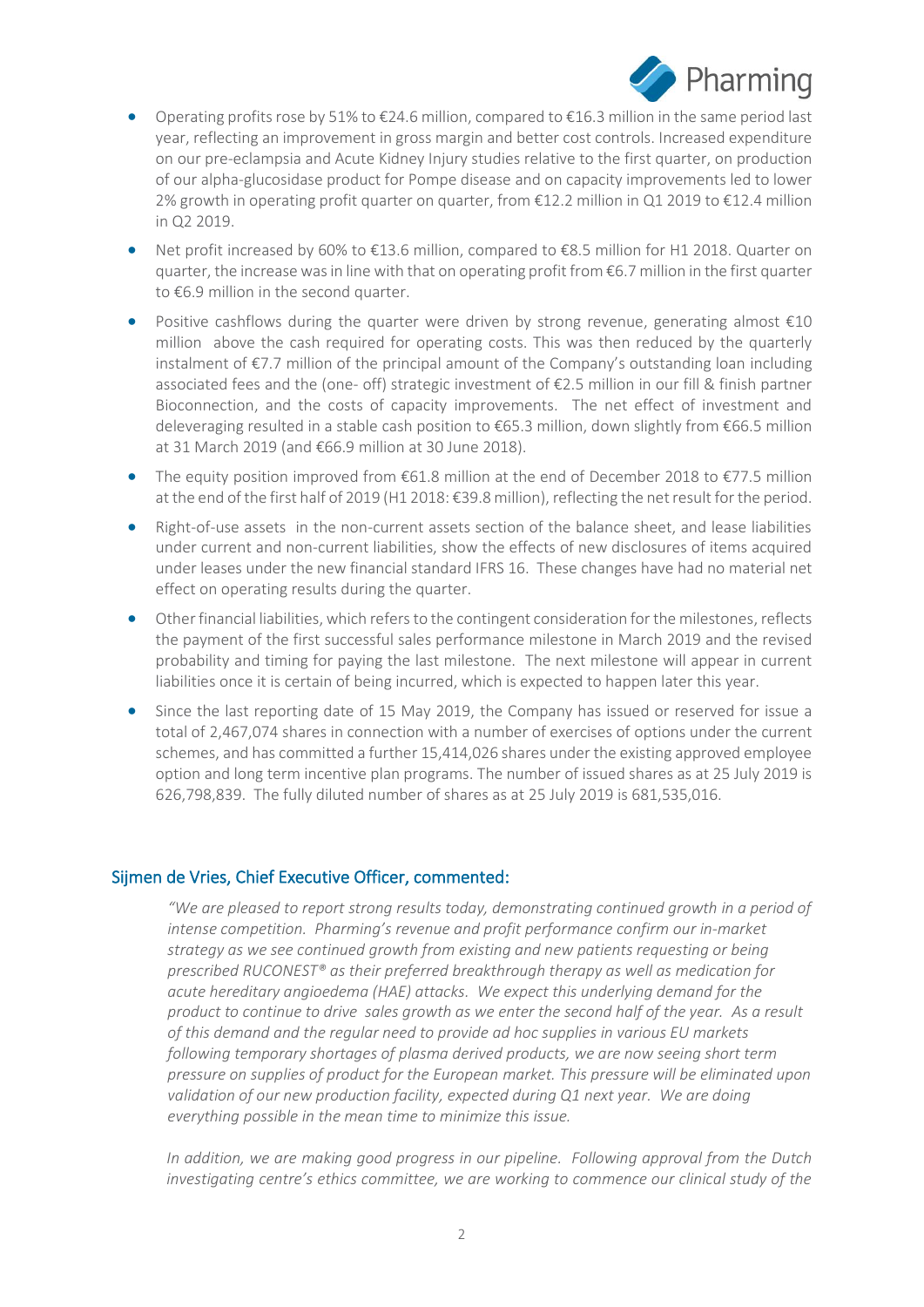

*effects of our recombinant human C1 esterase inhibitor (RUCONEST®) in patients with preeclampsia.* 

*We expect to initiate a second major clinical trial with RUCONEST® in the second half of the year to treat acute kidney injury in patients undergoing percutaneous coronary interventions accompanied by contrast-enhanced examinations. An announcement will be made once this study has been approved to begin by the relevant authorities.*

*While the solid growth performance of RUCONEST® in HAE is the engine room of Pharming's profitable underlying business, we see very large growth potential in these new indications, each of which addresses a separate currently-unmet medical need with sales potential well over \$1 billion. Together with our next protein replacement therapy product for Pompe disease and a*  later one for Fabry disease, these offer prospects for a very bright future for Pharming and all *its stakeholders."*

### **Outlook**

For the remainder of 2019, the Company expects:

- Continued growth in revenues from sales of RUCONEST®, mainly driven by the USA and European operations.
- Maintenance of positive quarterly net earnings during the year.
- Continued investment in the expansion of production of RUCONEST<sup>®</sup> in order to ensure continuity of supply to the growing markets in the US, Europe, China and the Rest of the World.
- Investment in clinical trials for pre-eclampsia and acute kidney injury, and support for investigators wishing to explore additional indications for RUCONEST®
- Re-evaluation of the most advantageous new routes of administration while we focus on supplying all patients looking to receive RUCONEST<sup>®</sup> therapy.
- Investment in development of the new pipeline programs in Pompe disease and Fabry's disease, and purchase or license of other new development opportunities and assets.
- Increasing marketing activity where this can be profit-enhancing for Pharming.
- Supporting all our teams and marketing partners in order to enable the maximisation of the sales and distribution potential of RUCONEST® for patients in all territories.

### **Statement of the Board of Management**

The Board of Management declares that to the best of its knowledge and in accordance with applicable reporting principles, the half-year consolidated financial statements give a true and fair view of the assets, liabilities, financial position and profit or loss of Pharming, and the half-year report incorporated in this press release includes a fair review of the development and performance of the business and the position of the Company, together with additional information on certain risks associated with the expected development of the Company.

#### Board of Management:

Sijmen de Vries, CEO Bruno Giannetti, COO Robin Wright, CFO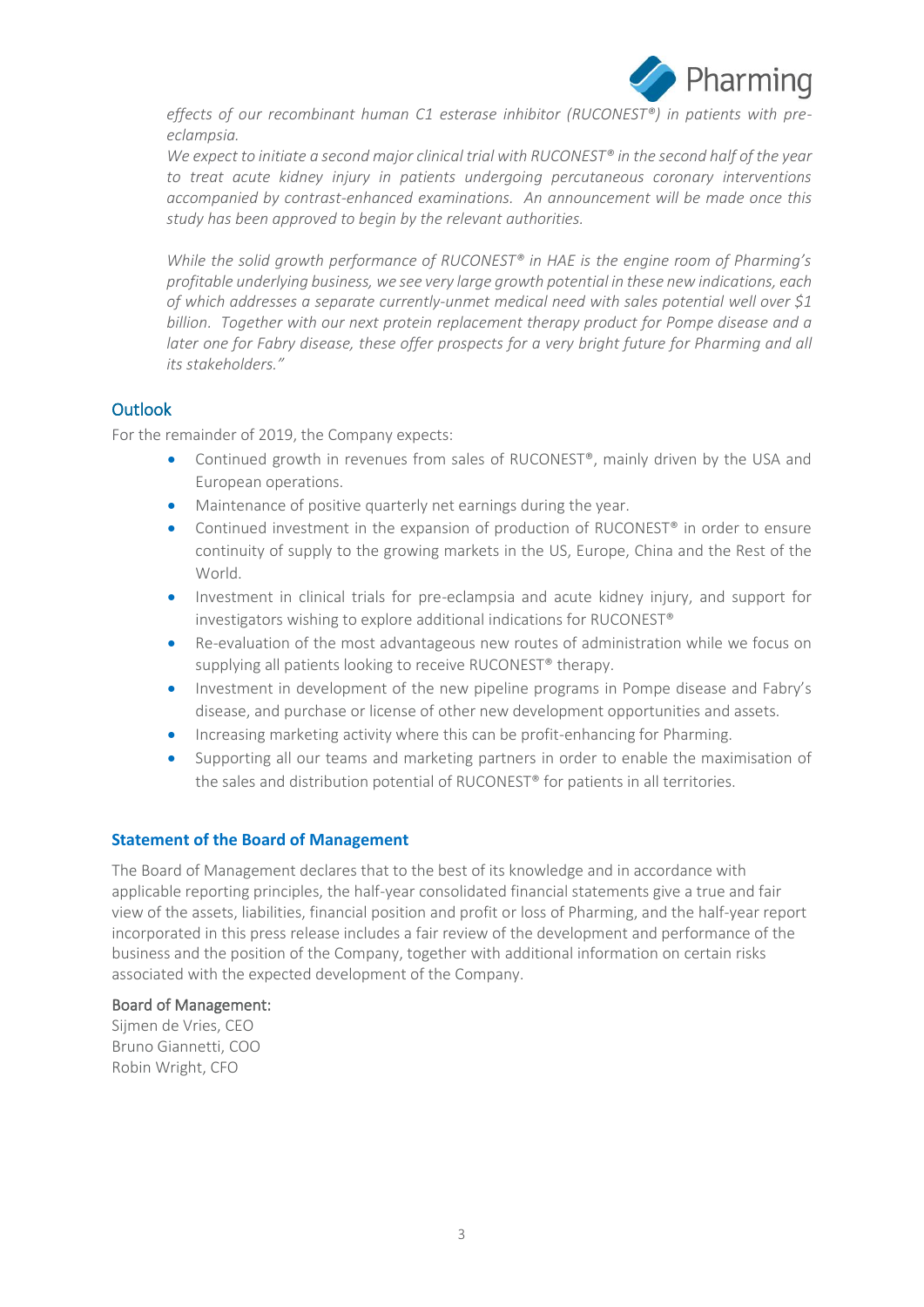

### About Pharming Group N.V.

Pharming is a specialty pharmaceutical company developing innovative products for the safe, effective treatment of rare diseases and unmet medical needs. Pharming's lead product, RUCONEST® (conestat alfa) is a recombinant human C1 esterase inhibitor approved for the treatment of acute Hereditary Angioedema ("HAE") attacks in patients in Europe, the US, Israel and South Korea. The product is available on a named-patient basis in other territories where it has not yet obtained marketing authorization.

RUCONEST® is distributed by Pharming in Austria, France, Germany, Luxembourg, the Netherlands, the United Kingdom and the United States of America. Pharming holds commercialisation rights in Algeria, Andorra, Bahrain, Belgium, Ireland, Jordan, Kuwait, Lebanon, Morocco, Oman, Portugal, Qatar, Syria, Spain, Switzerland, Tunisia, United Arab Emirates and Yemen. In some of these countries distribution is made in association with the HAEi Global Access Program (GAP).

RUCONEST® is distributed by Swedish Orphan Biovitrum AB (publ) (SS: SOBI) in the other EU countries, and in Azerbaijan, Belarus, Georgia, Iceland, Kazakhstan, Liechtenstein, Norway, Russia, Serbia and Ukraine.

RUCONEST® is distributed in Argentina, Colombia, Costa Rica, the Dominican Republic, Panama, and Venezuela by Cytobioteck, in South Korea by HyupJin Corporation and in Israel by Kamada.

RUCONEST<sup>®</sup> is also being examined for approval for the treatment of HAE in young children (2-13 years of age) and evaluated for various additional follow-on indications.

Pharming's technology platform includes a unique, GMP-compliant, validated process for the production of pure recombinant human proteins that has proven capable of producing industrial quantities of high quality recombinant human proteins in a more economical and less immunogenetic way compared with current cell-line based methods. Leads for enzyme replacement therapy ("ERT") for Pompe and Fabry's diseases are being optimized at present, with additional programs not involving ERT also being explored at an early stage at present.

Pharming has a long-term partnership with the China State Institute of Pharmaceutical Industry ("CSIPI"), a Sinopharm company, for joint global development of new products, starting with recombinant human Factor VIII for the treatment of Haemophilia A. Pre-clinical development will take place to global standards at CSIPI and are funded by CSIPI. Manufacturing for the Chinese market and to provide additional supply for Pharming will take place at CSIPI's affiliate, the Chengdu Institute of Biological Products Co. Ltd. Clinical development will be shared between the partners with each partner taking the costs for their territories under the partnership.

Additional information is available on the Pharming website: **www.pharming.com** 

#### Forward-looking Statements

*This press release of Pharming Group N.V. and its subsidiaries ("Pharming", the "Company" or the "Group") may contain forward-looking statements including without limitation those regarding Pharming's financial projections, market expectations, developments, partnerships, plans, strategies and capital expenditures.*

*The Company cautions that such forward-looking statements may involve certain risks and uncertainties, and actual results may differ. Risks and uncertainties include without limitation the effect of competitive, political and economic factors, legal claims, the Company's ability to protect intellectual property, fluctuations in exchange and interest rates, changes in taxation laws or rates, changes in legislation or accountancy practices and the Company's ability to identify, develop and successfully commercialise new products, markets or technologies.*

*As a result, the Company's actual performance, position and financial results and statements may differ materially from the plans, goals and expectations set forth in such forward-looking statements. The Company assumes no obligation to update any forward-looking statements or information, which should be taken as of their respective dates of issue, unless required by laws or regulations.*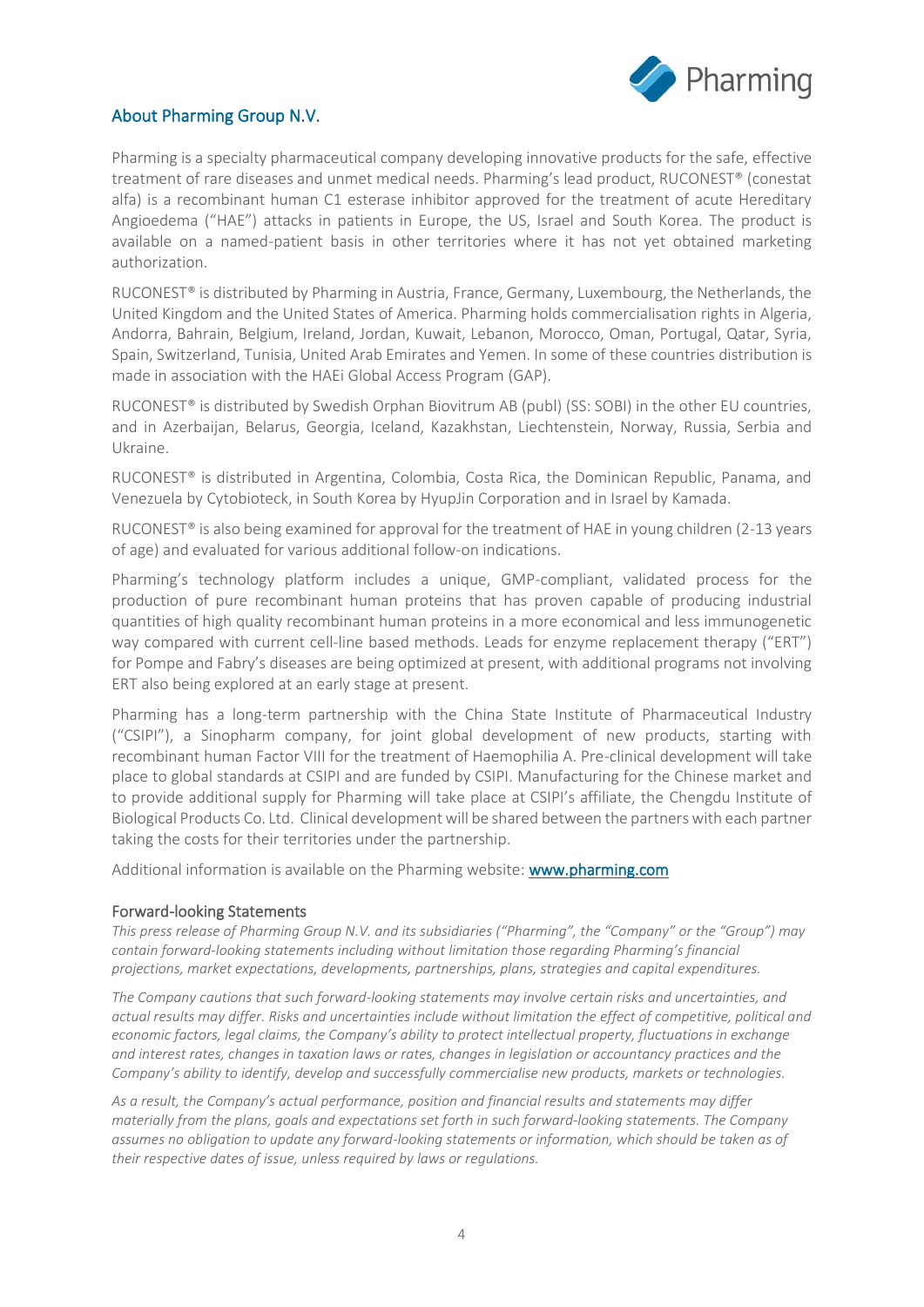

#### For further public information, contact

Sijmen de Vries, CEO: T: +31 71 524 7400 Robin Wright, CFO: T: +31 71 524 7432

#### *FTI Consulting*

Julia Phillips/ Victoria Foster Mitchell, T: +44 203 727 1136 *LifeSpring Life Sciences Communication* Leon Melens, Tel: +31 6 53 81 64 27

#### Conference call information

| From the Netherlands: $+31$ 207095189 |                            |
|---------------------------------------|----------------------------|
|                                       | Toll-Free: 08004050000     |
| From the UK:                          | +44 3333000804             |
|                                       | Toll-Free: 08003589473     |
| From Belgium:                         | +32 24035814               |
|                                       | Toll-Free: 080029913       |
| From France:                          | +33 170750711              |
|                                       | Toll-Free: 0800946608      |
| From Switzerland:                     | +41 225809034              |
|                                       | Toll-Free: 0800721298      |
| From the $US^{\dagger}$               | +16319131422               |
|                                       | Toll-Free: +1 855 85 70686 |

For other numbers, please see: [http://events.arkadin.com/ev/docs/NE\\_W2\\_TF\\_Events\\_International\\_Access\\_List.pdf](http://events.arkadin.com/ev/docs/NE_W2_TF_Events_International_Access_List.pdf)

### Conference call PIN: 63072535#

#### Presentation link: [https://arkadin-event.webex.com/arkadin](https://arkadin-event.webex.com/arkadin-event/onstage/g.php?MTID=e1d8b2e7bd72c6e5d446d5109b80d36e8)[event/onstage/g.php?MTID=e1d8b2e7bd72c6e5d446d5109b80d36e8](https://arkadin-event.webex.com/arkadin-event/onstage/g.php?MTID=e1d8b2e7bd72c6e5d446d5109b80d36e8)

#### Presentation Password: 301295111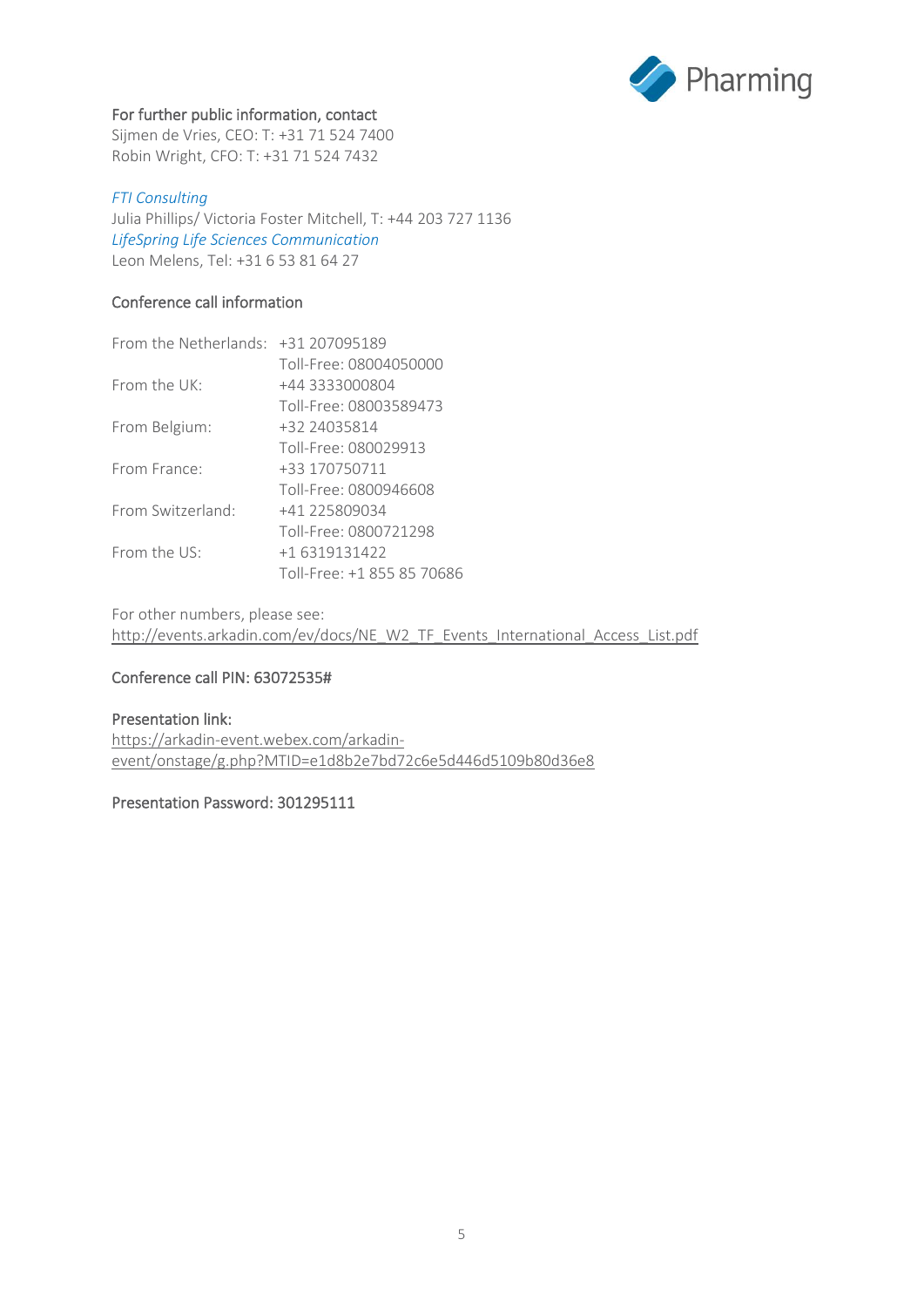

### Pharming Group N.V.

### Consolidated Interim Financial Statements (unaudited)

For the first six months ended 30 June 2019

- Consolidated statement of income
- Consolidated statement of comprehensive income
- Consolidated balance sheet
- Consolidated statement of changes in equity
- Consolidated statement of cash flows

Notes to the consolidated interim financial statements

#### **Appendix: Main Financial Statements reported in US dollars**

#### (This appendix is not part of the Consolidated Interim Financial Statements)

- Consolidated statement of income in US Dollar
- Consolidated balance sheet in US Dollar
- Consolidated statement of cash flows in US Dollar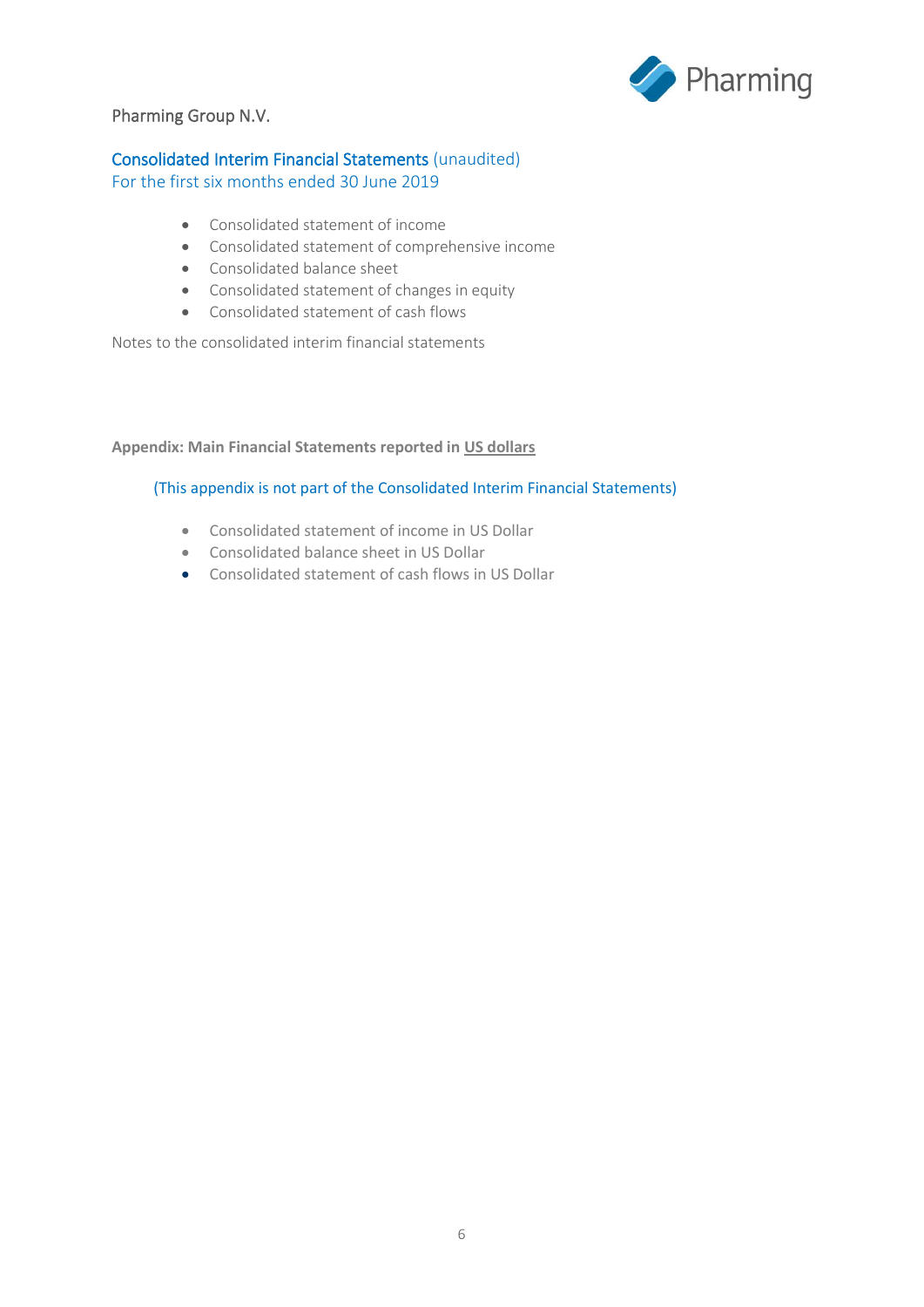

### Consolidated Statement of Income For the first six months ended 30 June

| Amounts in € '000                                          | notes          | <b>HY 2019</b> | <b>HY 2018</b><br>restated <sup>*</sup> |
|------------------------------------------------------------|----------------|----------------|-----------------------------------------|
| <b>Revenues</b>                                            | $\overline{7}$ | 77,935         | 59,454                                  |
| Costs of sales                                             | 8              | (10, 956)      | (9, 473)                                |
| <b>Gross profit</b>                                        |                | 66,979         | 49,981                                  |
| Other income                                               |                | 148            | 300                                     |
| Research and development                                   |                | (14, 877)      | (12, 013)                               |
| General and administrative                                 |                | (6, 842)       | (5, 242)                                |
| Marketing and sales                                        |                | (20, 776)      | (16, 736)                               |
| Costs                                                      | 8              | (42, 495)      | (33,991)                                |
| <b>Operating result</b>                                    |                | 24,632         | 16,290                                  |
| Fair value gain (loss) on revaluation derivatives          |                | (8)            | (1,218)                                 |
| Other financial income                                     | 9              | 506            | 1,181                                   |
| Other financial expenses *                                 | 9              | (6, 767)       | (6,802)                                 |
| <b>Financial income and expenses</b>                       |                | (6, 269)       | (6,839)                                 |
| Share of net profits in associates using the equity method | 10             | 299            |                                         |
| <b>Result before income tax</b>                            |                | 18,662         | 9,451                                   |
| Income tax credit (expense)                                |                | (5,068)        | (932)                                   |
| Net result for the year                                    |                | 13,594         | 8,519                                   |
| Attributable to:                                           |                |                |                                         |
| Owners of the parent                                       |                | 13,594         | 8,519                                   |
| <b>Total net result</b>                                    |                | 13,594         | 8,519                                   |
| Basic earnings per share $(\epsilon)$                      | 15             | 0.022          | 0.014                                   |
| Fully-diluted earnings per share $(\epsilon)$              | 15             | 0.020          | 0.013                                   |

\* Prior year's interim financial statements for the first six months have been restated, as disclosed in note 6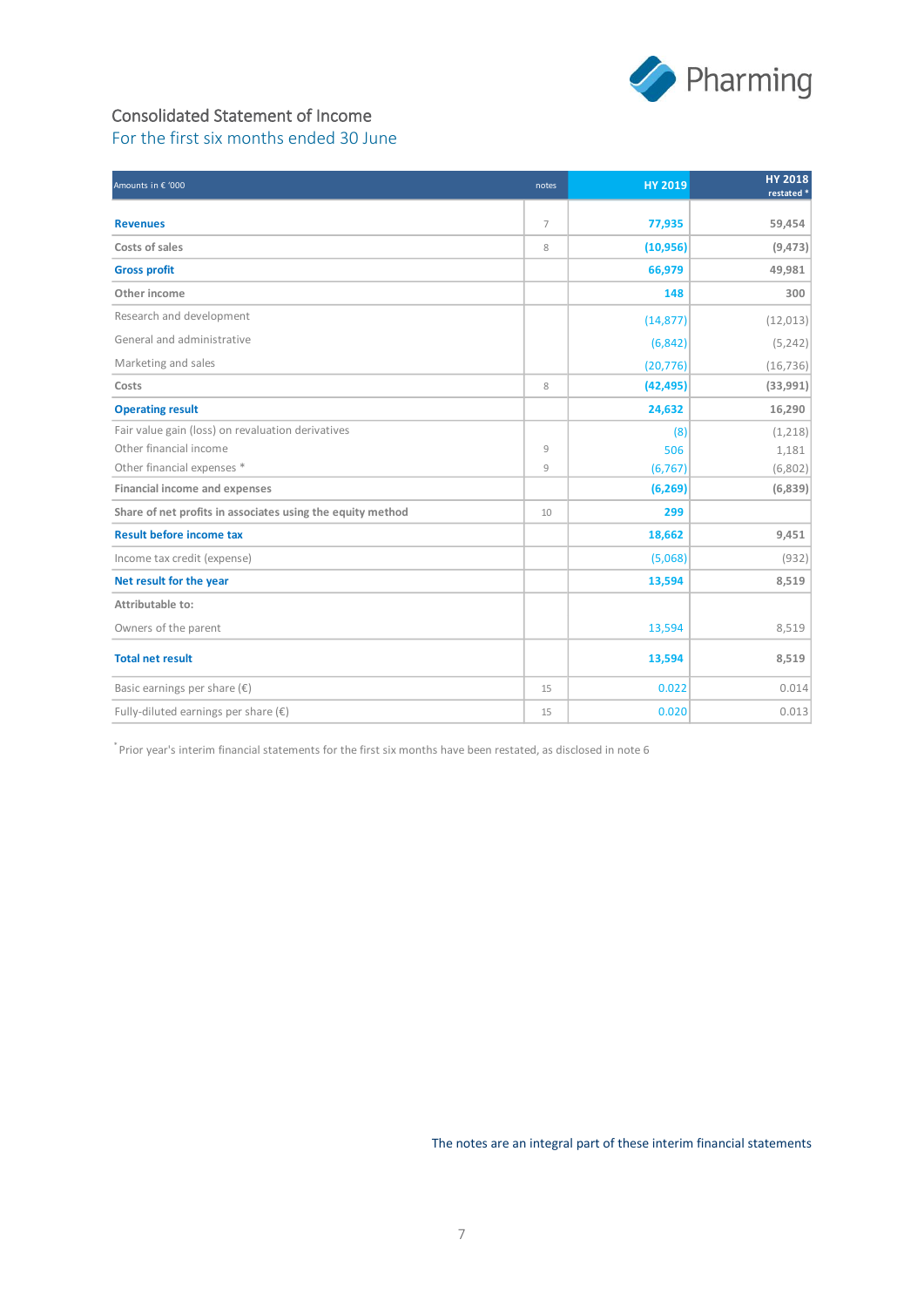

### Consolidated Statement of Comprehensive Income For the first six months ended 30 June

| Amounts in € '000                                             | <b>HY 2019</b> | <b>HY 2018</b><br>restated * |
|---------------------------------------------------------------|----------------|------------------------------|
| Net result for the year                                       | 13,594         | 8,519                        |
| Currency translation differences                              | (200)          | (160)                        |
| Items that may be subsequently reclassified to profit or loss | (200)          | (160)                        |
| Other comprehensive income (loss), net of tax                 | (200)          | (160)                        |
| Total comprehensive income (loss) for the year                | 13,394         | 8,359                        |
| Attributable to:                                              |                |                              |
| Owners of the parent                                          | 13,394         | 8,359                        |

\* Prior year's interim financial statements for the first six months have been restated, as disclosed in note 6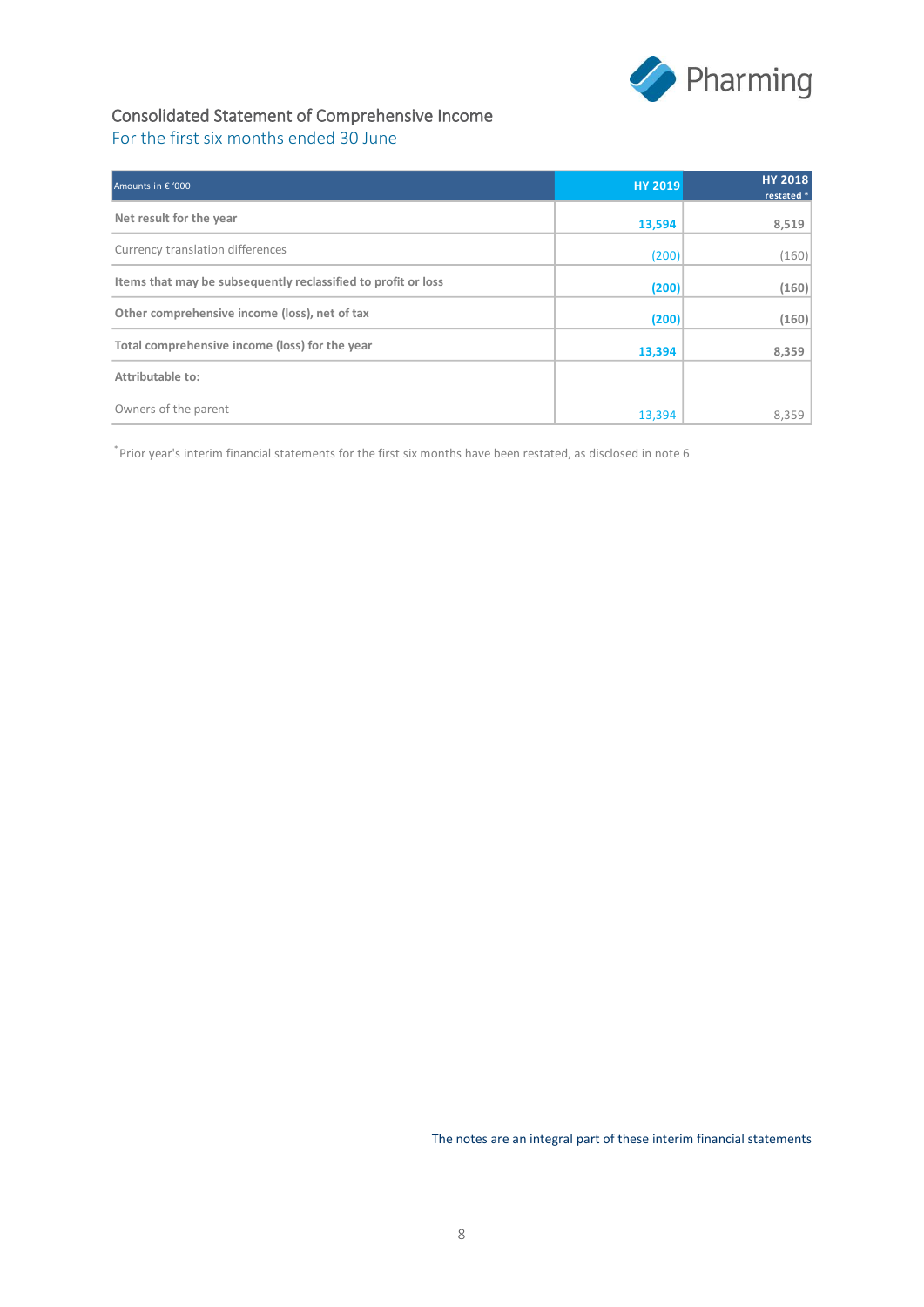

# Consolidated Balance Sheet

As at date shown

| Amounts in € '000                                 | notes | 30 June    | 31 December |
|---------------------------------------------------|-------|------------|-------------|
|                                                   |       | 2019       | 2018        |
| Non-current assets                                |       |            |             |
| Intangible assets                                 |       | 51,516     | 52,435      |
| Property, plant and equipment                     |       | 8,758      | 8,402       |
| Right-of-use assets                               | 11    | 6,264      |             |
| Long-term prepayments                             |       |            | 2,006       |
| Deferred tax assets                               |       | 31,286     | 35,082      |
| Investments accounted for using the equity method | 10    | 5,377      |             |
| Restricted cash                                   |       | 1,379      | 1,204       |
| Total non-current assets                          |       | 104,580    | 99,129      |
| <b>Current assets</b>                             |       |            |             |
| Inventories                                       | 12    | 12,705     | 17,315      |
| Trade and other receivables                       |       | 24,624     | 17,814      |
| Cash and cash equivalents                         |       | 63,886     | 80,311      |
| <b>Total current assets</b>                       |       | 101,215    | 115,440     |
| <b>Total assets</b>                               |       | 205,795    | 214,569     |
|                                                   |       |            |             |
| Equity                                            |       |            |             |
| Share capital                                     |       | 6,257      | 6,215       |
| Share premium                                     |       | 389,310    | 387,525     |
| Legal reserves                                    |       | 1,757      | 1,647       |
| Accumulated deficit                               |       | (319, 834) | (333, 636)  |
| Shareholders' equity                              | 13    | 77,490     | 61,751      |
| Non-current liabilities                           |       |            |             |
| Loans and borrowings                              | 14    | 25,262     | 37,267      |
| Deferred tax liabilities                          |       | 55         | 87          |
| Contract liabilities                              |       | 267        | 667         |
| Lease liabilities                                 | 11    | 4,745      | 164         |
| Other financial liabilities                       |       | 32,003     | 32,034      |
| <b>Total non-current liabilities</b>              |       | 62,332     | 70,219      |
| <b>Current liabilities</b>                        |       |            |             |
| Loans and borrowings                              | 14    | 33,607     | 35,235      |

Contract liabilities 800 800 Derivative financial liabilities 127 228 Trade and other payables 28,589 Lease liabilities  $\begin{array}{|c|c|c|c|c|c|c|c|c|c|} \hline & & & & 11& & & \hline & & & \textbf{2,001}& & \textbf{263} \ \hline \end{array}$ Other financial liabilities and the contract of the contract of the contract of the contract of the contract of the contract of the contract of the contract of the contract of the contract of the contract of the contract o **Total current liabilities** 82,599 **Total equity and liabilities 205,795 214,569**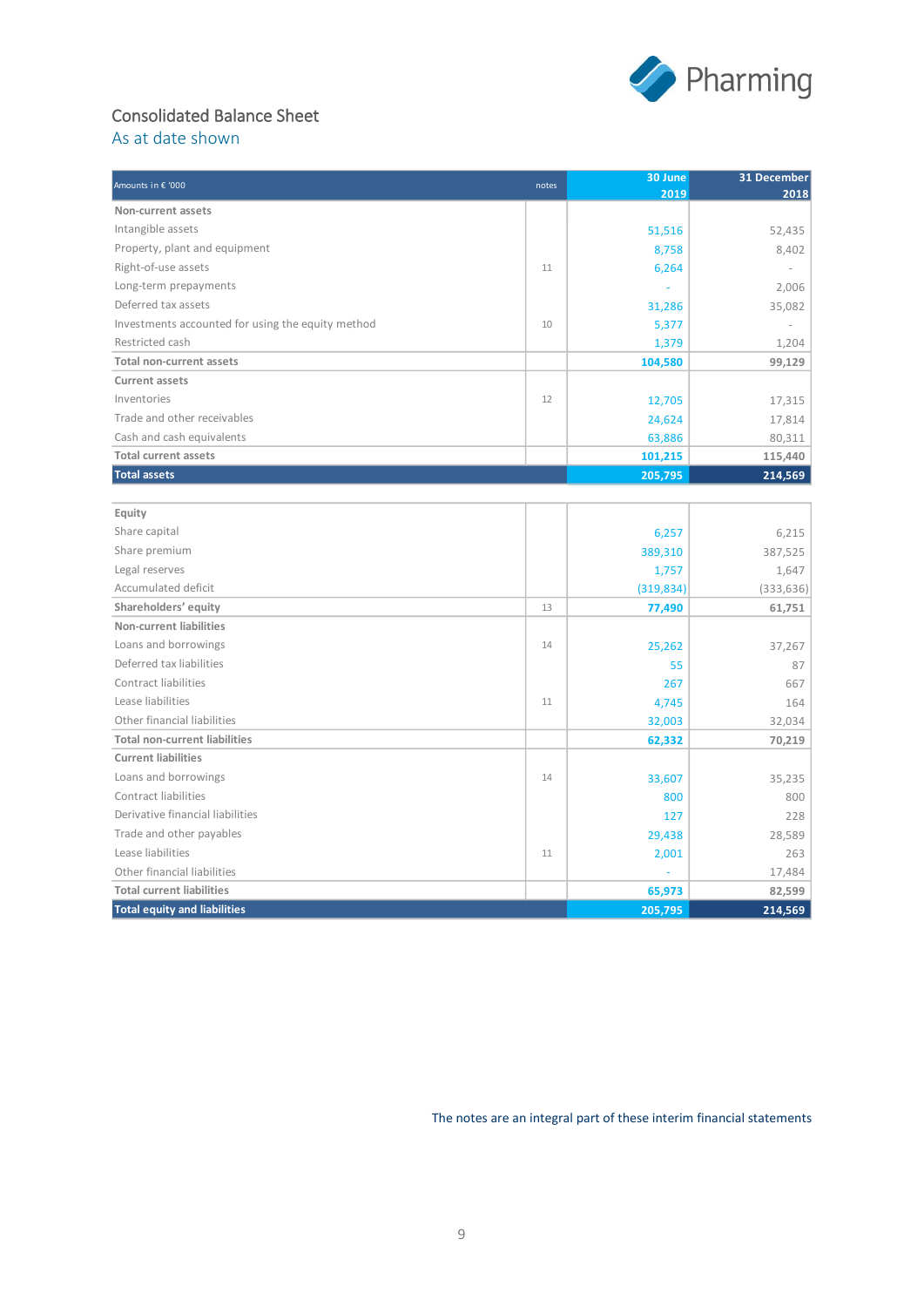

### Consolidated Statement of Changes in Equity For the first six months ended 30 June

#### Attributable to owners of the parent

| Amounts in € '000                                             | notes | <b>Number of shares</b><br>(in '000) | <b>Share capital</b>     | <b>Share premium</b> |
|---------------------------------------------------------------|-------|--------------------------------------|--------------------------|----------------------|
| Balance at 1 January 2018 as reported in HY report            |       | 579,015                              | 5.790                    | 370,220              |
| Restatement 2017 *                                            |       |                                      |                          | (6,402)              |
| Balance at 1 January 2018 after restatement                   |       | 579,015                              | 5,790                    | 363,818              |
| Result for the year                                           |       |                                      |                          |                      |
| Other comprehensive income (loss) for the year                |       |                                      | $\overline{a}$           |                      |
| Total comprehensive income (loss) for the year                |       |                                      | $\overline{\phantom{a}}$ | $\sim$               |
| Share-based compensation                                      |       |                                      | ä,                       | ×,                   |
| Bonuses settled in shares                                     |       | 961                                  | 10                       | 354                  |
| Shares issued for cash/conversion of bonds                    |       | 2,746                                | 27                       | 753                  |
| Warrants exercised/ issued                                    |       | 10,349                               | 103                      | 3,726                |
| Options exercised                                             |       | 17,340                               | 174                      | 12,707               |
| Total transactions with owners, recognised directly in equity |       | 31,396                               | 314                      | 17,540               |
| Balance at 30 June 2018                                       |       | 610,411                              | 6,104                    | 381,358              |
| <b>Restatement 2018</b>                                       | 6     |                                      |                          | (384)                |
| Balance at 30 June 2018 after restatement                     |       | 610,411                              | 6.104                    | 380,974              |
|                                                               |       |                                      |                          |                      |
| <b>Balance at 1 January 2019</b>                              |       | 621,501                              | 6.215                    | 387,525              |
| Result for the year                                           |       |                                      | L,                       |                      |
| Other comprehensive income (loss) for the year                |       |                                      | L.                       |                      |
| Total comprehensive income (loss) for the year                |       |                                      | ä,                       | ÷,                   |
| Legal reserves development expenses                           |       |                                      | ä,                       | ٠                    |
| Share-based compensation                                      |       |                                      | ٠                        |                      |
| Bonuses settled in shares                                     | 13    | 3                                    |                          | 3                    |
| Shares issued for cash/ conversion of bonds                   | 13    | 1,635                                | 16                       | 228                  |
| Warrants exercised/issued                                     | 13    | 180                                  | 1                        | 158                  |
| Options exercised                                             | 13    | 2,564                                | 25                       | 1,396                |
| Total transactions with owners, recognised directly in equity |       | 4,382                                | 42                       | 1,785                |
| Balance at 30 June 2019                                       |       | 625,883                              | 6.257                    | 389,310              |

\* restatement as reported in the financial statements 2018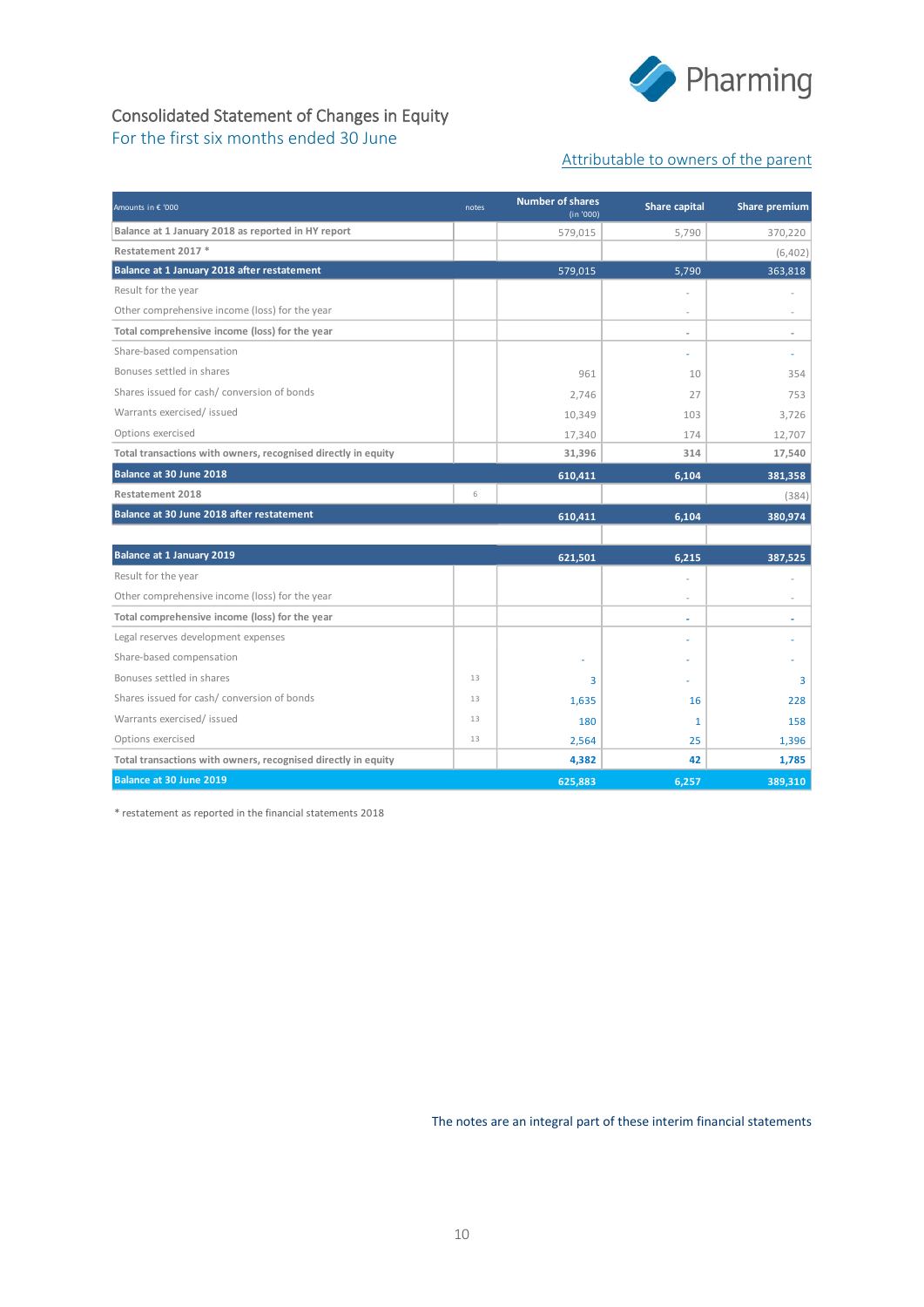

### Attributable to owners of the parent

| Amounts in € '000                                             | notes | <b>Legal reserves</b> | <b>Accumulated</b><br>deficit | <b>Total equity</b> |
|---------------------------------------------------------------|-------|-----------------------|-------------------------------|---------------------|
| Balance at 1 January 2018 as reported in HY report            |       | (938)                 | (356, 270)                    | 18,802              |
| Restatement 2017 *                                            |       |                       | 3,710                         | (2,692)             |
| Balance at 1 January 2018 after restatement                   |       | (938)                 | (352, 560)                    | 16,110              |
| Result for the year                                           |       | i.                    | 6,355                         | 6,355               |
| Other comprehensive income (loss) for the year                |       | (160)                 |                               | (160)               |
| Total comprehensive income (loss) for the year                |       | (160)                 | 6.355                         | 6,195               |
| Share-based compensation                                      |       |                       | 1,133                         | 1,133               |
| Bonuses settled in shares                                     |       |                       |                               | 364                 |
| Shares issued for cash/ conversion of bonds                   |       |                       |                               | 780                 |
| Warrants exercised/issued                                     |       |                       |                               | 3,829               |
| Options exercised                                             |       | ä,                    | (3,319)                       | 9,562               |
| Total transactions with owners, recognised directly in equity |       | $\bar{ }$             | (2, 186)                      | 15,668              |
| Balance at 30 June 2018                                       |       | (1,098)               | (348, 391)                    | 37,973              |
| Restatement 2018                                              | 6     |                       | 2,164                         | 1,780               |
| Balance at 30 June 2018 after restatement                     |       | (1,098)               | (346, 227)                    | 39,753              |
|                                                               |       |                       |                               |                     |
| <b>Balance at 1 January 2019</b>                              |       | 1,647                 | (333, 636)                    | 61,751              |
| Result for the year                                           |       | ä,                    | 13,594                        | 13,594              |
| Other comprehensive income (loss) for the year                |       | (200)                 |                               | (200)               |
| Total comprehensive income (loss) for the year                |       | (200)                 | 13,594                        | 13,394              |
| Legal reserves development expenses                           |       | 310                   | (310)                         |                     |
| Share-based compensation                                      |       |                       | 1,350                         | 1,350               |
| Bonuses settled in shares                                     | 13    |                       |                               | 3                   |
| Shares issued for cash/ conversion of bonds                   | 13    |                       | (244)                         | ÷                   |
| Warrants exercised/ issued                                    | 13    |                       |                               | 159                 |
| Options exercised                                             | 13    |                       | (588)                         | 833                 |
| Total transactions with owners, recognised directly in equity |       | 310                   | 208                           | 2,345               |
| Balance at 30 June 2019                                       |       | 1,757                 | (319, 834)                    | 77,490              |

\* restatement as reported in the financial statements 2018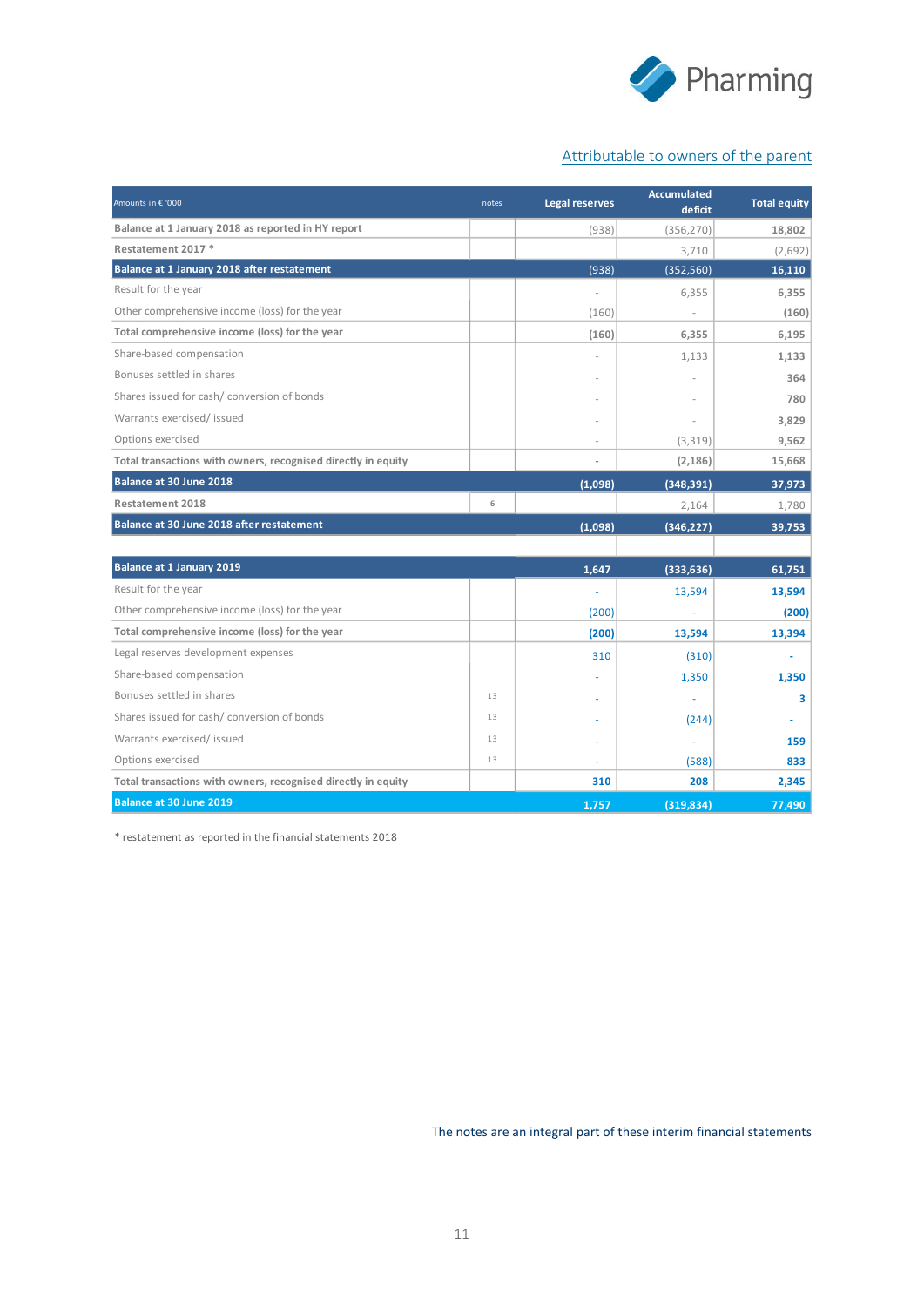

### Consolidated Statement of Cash Flows For the first six months ended 30 June

| Amounts in €'000                                                   | <b>HY 2019</b> | <b>HY 2018</b> |
|--------------------------------------------------------------------|----------------|----------------|
| <b>Operating result</b>                                            | 24,632         | 16,290         |
| <b>Non-cash adjustments:</b>                                       |                |                |
| Depreciation, amortisation, impairment                             | 2,794          | 1,903          |
| Accrued employee benefits                                          | 1,350          | 1,750          |
| Release contract liabilities                                       | (400)          | (403)          |
| Operating cash flows before changes in working capital             | 28,376         | 19,540         |
| Changes in working capital:                                        |                |                |
| Inventories                                                        | 4,610          | (4,829)        |
| Trade and other receivables                                        | (7,379)        | (5,515)        |
| Payables and other current liabilities                             | 170            | (444)          |
| Total changes in working capital                                   | (2,599)        | (10, 788)      |
| Changes in non-current assets, liabilities and equity              | (605)          | 814            |
| Cash generated from (used in) operations before interest and taxes | 25,172         | 9,566          |
| Interest received                                                  | 475            |                |
| Income taxes paid                                                  | (625)          |                |
| Net cash flows generated from (used in) operating activities       | 25,022         | 9,566          |
| Capital expenditure for property, plant and equipment              | (1,216)        | (1,380)        |
| Investment intangible assets                                       | (521)          | (634)          |
| Investment in associates                                           | (2,503)        |                |
| Net cash flows used in investing activities                        | (4, 240)       | (2,014)        |
| Repayment on loans and borrowings                                  | (15, 533)      | (2, 238)       |
| Payment on contingent consideration                                | (17, 635)      |                |
| Interests on loans                                                 | (4,830)        | (5,384)        |
| Principle element of lease payments                                | (619)          |                |
| Proceeds of equity and warrants                                    | 992            | 6.907          |
| Net cash flows generated from (used in) financing activities       | (37, 625)      | (715)          |
| Increase (decrease) of cash                                        | (16, 843)      | 6.837          |
| Exchange rate effects                                              | 593            | 75             |
| Cash and cash equivalents at 1 January                             | 81,515         | 59,993         |
| Total cash and cash equivalents at 30 June                         | 65,265         | 66,905         |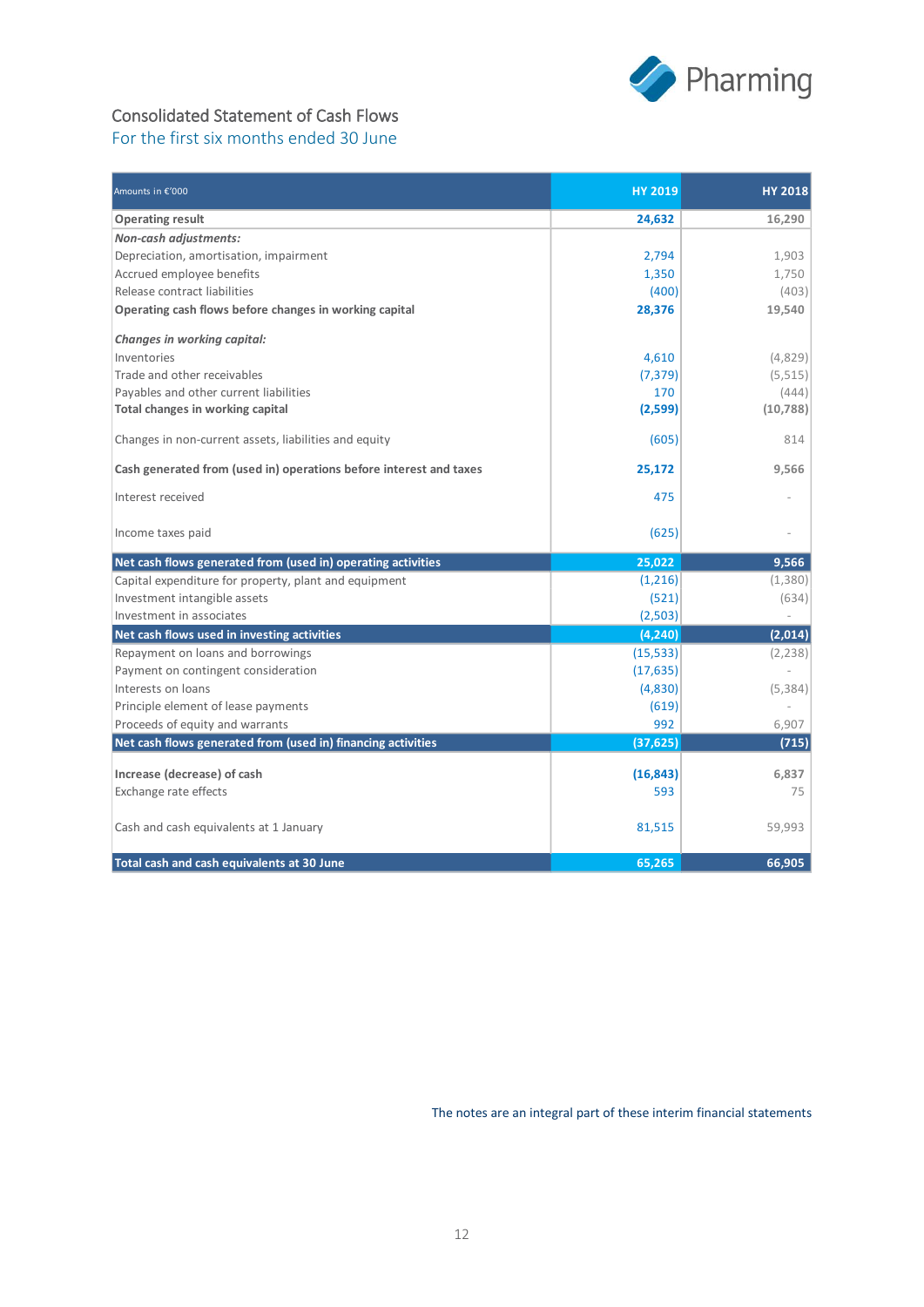

### Notes to the Consolidated Interim Financial Statements For the first six months ended 30 June

### *1. Company information*

Pharming Group N.V. is a limited liability public company which is listed on Euronext Amsterdam (PHARM), with its headquarters and registered office located at:

Darwinweg 24 2333 CR Leiden The Netherlands

### *2. Basis of preparation*

The consolidated interim financial statements for the six-month ended 30 June 2019 have been prepared in accordance with Accounting Standard IAS 34, *Interim financial reporting*. The condensed interim financial statements should be read in conjunction with the annual financial statements for the year ended 31 December 2018, which have been prepared in accordance with International Financial Reporting Standards (IFRS) and IFRS Interpretations Committee (IFRS IC) interpretations applicable to companies reporting under IFRS as endorsed by the European Union and valid as of the balance sheet date.

### *3. Accounting policies*

The Company has adopted the new IFRS 16 *Leases* as at January 1, 2019. The impact of this new standard has been disclosed in Note 11. Other accounting policies are consistent with those of the financial statements for the year ended 31 December 2018.

### *4. Estimates and judgements*

The preparation of interim financial statements in conformity with IFRS requires the use of certain critical accounting estimates. It also requires management to exercise its judgement in the process of applying the Company's accounting policies. In preparing these condensed interim financial statements, the significant judgements made by management in applying the Company's accounting policies were the same as those applied to the consolidated financial statements for the year ended 31 December 2018.

### *5. Seasonality of operations*

Seasonality has no material impact on Company's interim financial statements.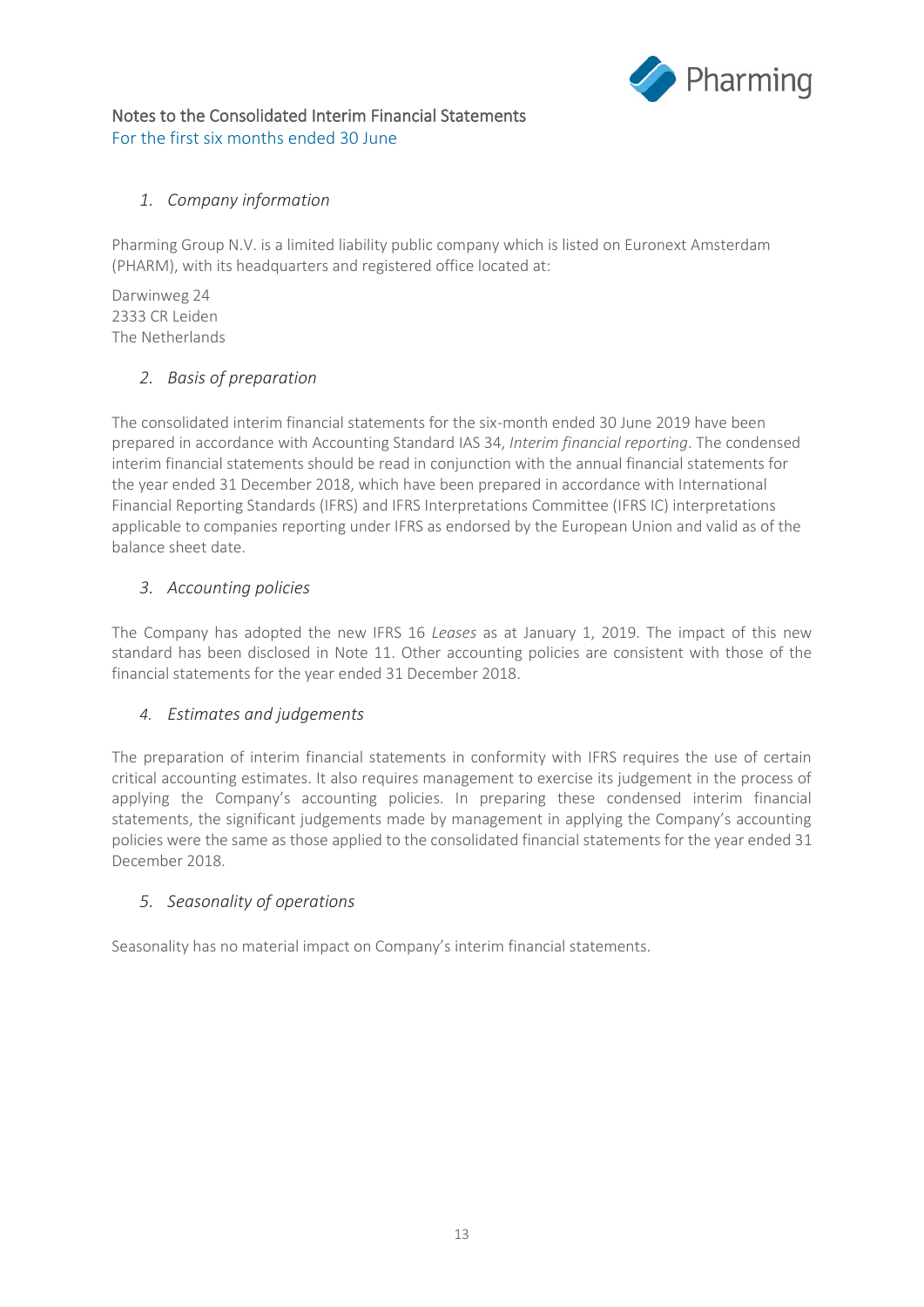

### 6. *Restatement*

The Company restated prior year's interim financial statements due to an adjustment in the accounting of the convertible bond. The accounting for the conversion of the convertible bond appeared to be inappropriate and has been adjusted accordingly. For the first six months of the year 2018, the restated net result becomes €8.5 million, an improvement of the net result of €2.2 million compared to the previously reported results.

The impact on the consolidated statement of income for the first six months of 2018 is as follows:

| Amounts in € '000                                                     | <b>HY 2018</b><br>as reported | Restatement              | <b>HY 2018</b><br>restated |
|-----------------------------------------------------------------------|-------------------------------|--------------------------|----------------------------|
| <b>Operating result</b>                                               | 16,290                        | ۰                        | 16,290                     |
| Fair value gain (loss) on revaluation derivatives                     | (1,218)                       |                          | (1,218)                    |
| Other financial income                                                | 1,181                         | ٠                        | 1,181                      |
| Other financial expenses                                              | (8,966)                       | 2,164                    | (6,802)                    |
| Financial income and expenses                                         | (9,003)                       | 2,164                    | (6,839)                    |
| <b>Result before income tax</b>                                       | 7,287                         | 2,164                    | 9,451                      |
| Income tax credit (expense)                                           | (932)                         | $\overline{\phantom{a}}$ | (932)                      |
| Net result for the year                                               | 6,355                         | 2,164                    | 8,519                      |
| Attributable to:                                                      |                               |                          |                            |
| Owners of the parent                                                  | 6,355                         | 2,164                    | 8,519                      |
| <b>Total net result</b>                                               | 6,355                         | 2,164                    | 8,519                      |
| Basic earnings per share $(\epsilon)$                                 | 0.011                         | 0.003                    | 0.014                      |
| Fully-diluted earnings per sahreBasic earnings per share $(\epsilon)$ | 0.010                         | 0.003                    | 0.013                      |

This restatement has no impact on the full year's financial statements 2018. The restatement had already been adjusted in the fourth quarter 2018 and reported in the Annual Report 2018.

### 7. *Segment information*

The Board of Management is the chief operating decision-maker. The Board of Management considers the business from both a geographic and product perspective. From a product perspective, the Company's business is almost exclusively related to the recombinant human C1 esterase inhibitor business. From a geographic perspective, the Company is operating in the areas: the US, Europe and Rest of the world (RoW). The Board of Management primarily measures revenues to assess the performance of the operating areas. Costs and assets are not allocated to the geographic areas.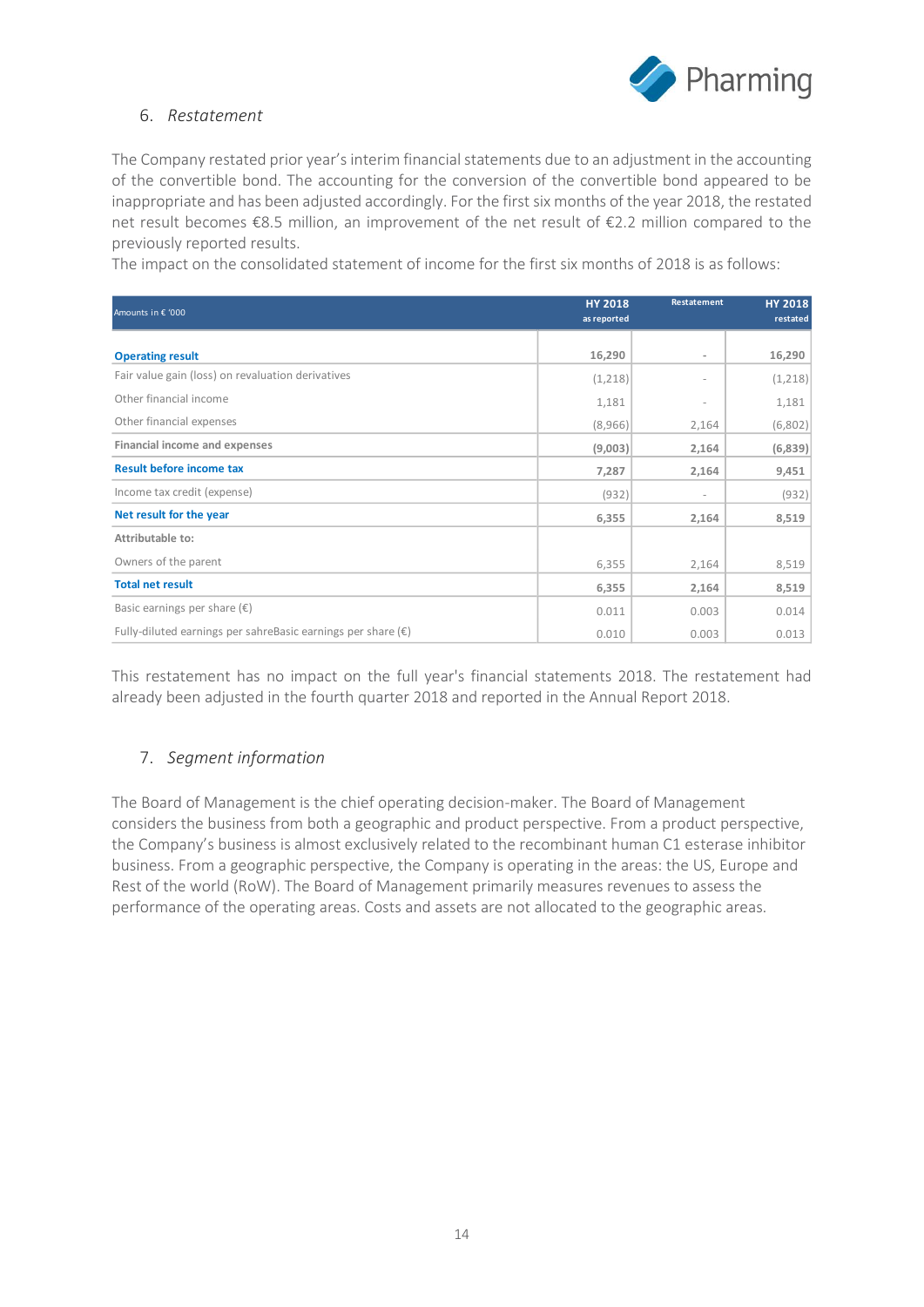

Total revenues and gross profit per geographic segment for the first half year:

| Amounts in € '000     | <b>HY 2019</b> | <b>HY 2018</b> |
|-----------------------|----------------|----------------|
| <b>Revenues:</b>      |                |                |
| US                    | 75,018         | 56,328         |
| Europe                | 2,105          | 2,627          |
| RoW                   | 812            | 499            |
| <b>Total revenues</b> | 77,935         | 59,454         |
| <b>Gross profit:</b>  |                |                |
| <b>US</b>             | 66,194         | 49,365         |
| Europe                | 202            | 227            |
| <b>RoW</b>            | 583            | 389            |
| Total gross profit    | 66,979         | 49,981         |

### *8. Expenses by nature*

Cost of sales in the first half year of 2019 amounted to €11.0 million (HY 2018: €9.5 million). Inventory impairments amounted to an addition of €0.5 million in the first half of 2019 (2017: addition of €0.6 million). The impairment stems from the valuation of the inventories against lower net realisable value, related to reallocation of inventories to the different markets with different prices, based on sales forecasts by management and commercial partners, and clinical programmes.

Operating costs increased to €42.5 million from €34.0 million in the first half year of 2018. The increase is a result of the increased sales activities in the US, increased development costs for both our current product as the new pipeline, and increased cost for strengthening of supporting departments.

#### *Employee benefits*

Employee benefits are charged to research and development costs, general and administrative costs or marketing and sales costs based on the nature of the services provided.

### *Depreciation and amortisation charges*

| Amounts in $\epsilon$ '000    | <b>HY 2019</b> | <b>HY 2018</b> |
|-------------------------------|----------------|----------------|
| Property, plant and equipment | (679)          | (480)          |
| Right-of-use assets           | (674)          | $\,$           |
| Intangible assets             | (1,440)        | (1, 423)       |
| Total                         | (2,793)        | (1,903)        |

The depreciation on right-of-use assets relates to the adoption of IFRS 16 *Leases.* See Note 11

The increase of depreciation charges of property, plant and equipment in the first half year of 2019 compared to 2018 mainly relates to new milk production facilities in the Netherlands. The amortisation of the intangible assets mainly relates to the re-acquired US commercialisation rights and are allocated to marketing and sales costs in the statement of income.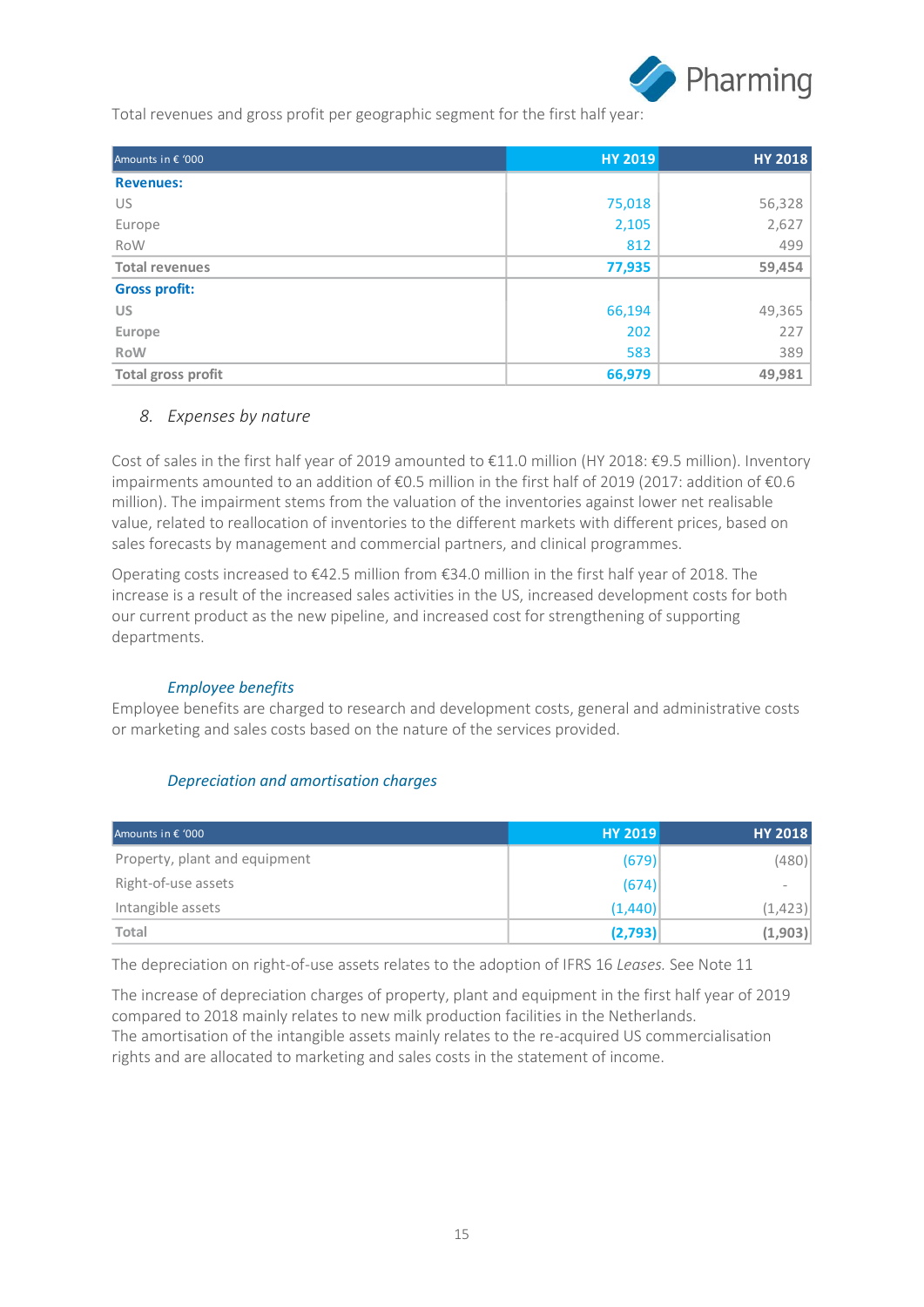

### *9. Financial expenses*

| Amounts in € '000                                | 2019     | 2018<br>restated* |
|--------------------------------------------------|----------|-------------------|
| Interest income                                  | 475      | 17                |
| Contingent consideration                         | 31       | 1,164             |
| Other financial income                           | 506      | 1,181             |
|                                                  |          |                   |
| Foreign currency results                         | (208)    | (510)             |
| Interest loans and borrowings                    | (6, 229) | (6,306)           |
| Settlement fees and expenses *                   |          | 45                |
| Other interest expenses                          | (330)    | (31)              |
| <b>Other financial expenses</b>                  | (6, 767) | (6,802)           |
|                                                  |          |                   |
| <b>Total other financial income and expenses</b> | (6, 261) | (5,621)           |

\* Prior year's interim financial statements have been restated, as disclosed under note 6

The increase of other interest expenses mainly relates to the interest of lease liabilities under IFRS 16.

### *10. Share of net profits in associates using the equity method*

On April 7<sup>th</sup> 2019 Pharming Group, through its 100% subsidiary Pharming Technologies B.V., has taken a 43,85% stake in BioConnection B.V. through conversion of EUR 2.6 million of existing credits ("prepayments") and EUR 2.5 million of cash payment for a total of EUR 5.1 million.

BioConnection B.V. is a Dutch contract manufacturing organisation which offers flexible state-of-theart development and GMP-compliant manufacturing services for sterile drug products.

BioConnection B.V. manufactures the sterile sealed vials of Pharming's product Ruconest from the purified drug substance.

Pharming Group's accounting policy for its indirect investment in BioConnection B.V. is the equity method. This means that this investment will be recognized at cost, EUR 5.1 million, which will be subsequently increased or decreased to recognise Pharming's share of the profit or loss of BioConnection B.V. after the date of acquisition, April 7, 2019.

The carrying amount of this investment has changed as follows after the date of acquisition:

| Amounts in € '000                  | Period to<br>30 June<br>2019 |
|------------------------------------|------------------------------|
| <b>Balance at 1 January</b>        |                              |
| Carrying value initial recognition | 5,078                        |
| Profit (loss) for the period       | 299                          |
| <b>Balance at end of period</b>    | 5,377                        |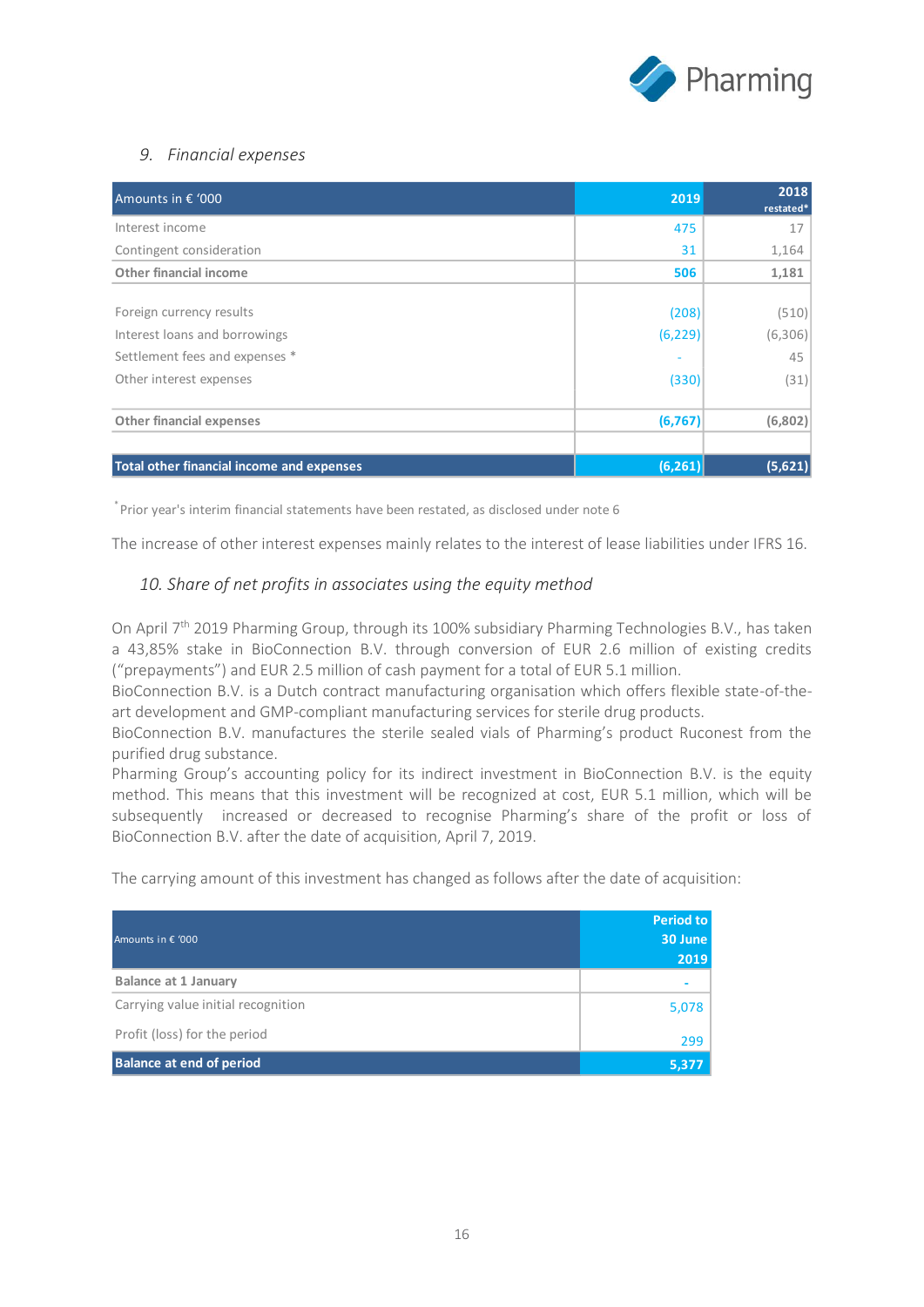

#### *11. IFRS 16 adoption*

The Company has made use of the practical expedient available on transition to IFRS 16 not to reassess whether a contract is or contains a lease. Accordingly, the definition of a lease in accordance with IAS 17 and IFRIC 4 will continue to be applied to those leases entered into or modified before 1 January 2019.

As part of the Company's adoption of IFRS 16 and application of the modified retrospective approach to transition, the Company also elected to use the following practical expedients:

- a single discount rate has been applied to portfolios of leases with reasonably similar characteristics.
- hindsight has been used in determining the lease term

IFRS 16 changes how the Company accounts for leases previously classified as operating leases under IAS 17, which were off-balance sheet.

Under IFRS 16 the Company recognises depreciation of right-of-use assets and interest on lease liabilities in the consolidated income statement, whereas under IAS 17 operating leases previously gave rise to a straight-line expense in operating expenses.

Under IFRS 16 the Company separates the total amount of cash paid for leases that are on balance sheet into a principal portion (presented within financing activities) and interest (presented within operating activities) in the consolidated cash flow statement. Under IAS 17 operating lease payments were presented as operating cash outflows.

The implication of IFRS 16 to leases classified as operating leases under IAS 17 resulted in the recognition of right-of-use assets and lease liabilities.

The table below sets out the adjustments recognised at the date of initial application of IFRS 16:

| Amounts in € '000           | 31 December<br>2018<br>as reported | <b>Impact of IFRS 16</b><br>adoption | 1 January<br>2019<br>as restated |
|-----------------------------|------------------------------------|--------------------------------------|----------------------------------|
| Non-current assets          |                                    |                                      |                                  |
| Right-of-use assets         | $\overline{\phantom{a}}$           | 4,883                                | 4,883                            |
| Total impact on assets      | $\overline{\phantom{a}}$           | 4,883                                | 4,883                            |
| <b>Current liabilities</b>  |                                    |                                      |                                  |
| Lease liabilities           | 164                                | 1,500                                | 1,664                            |
| Non-current liabilities     |                                    |                                      |                                  |
| Lease liabilities           | 263                                | 3,383                                | 3,646                            |
| Total impact on liabilities | 427                                | 4,883                                | 5,310                            |

Of the total right-of-use assets of €4.9 million recognized at 1 January 2019, €4.3 million related to leases of property and €0.6 million to cars.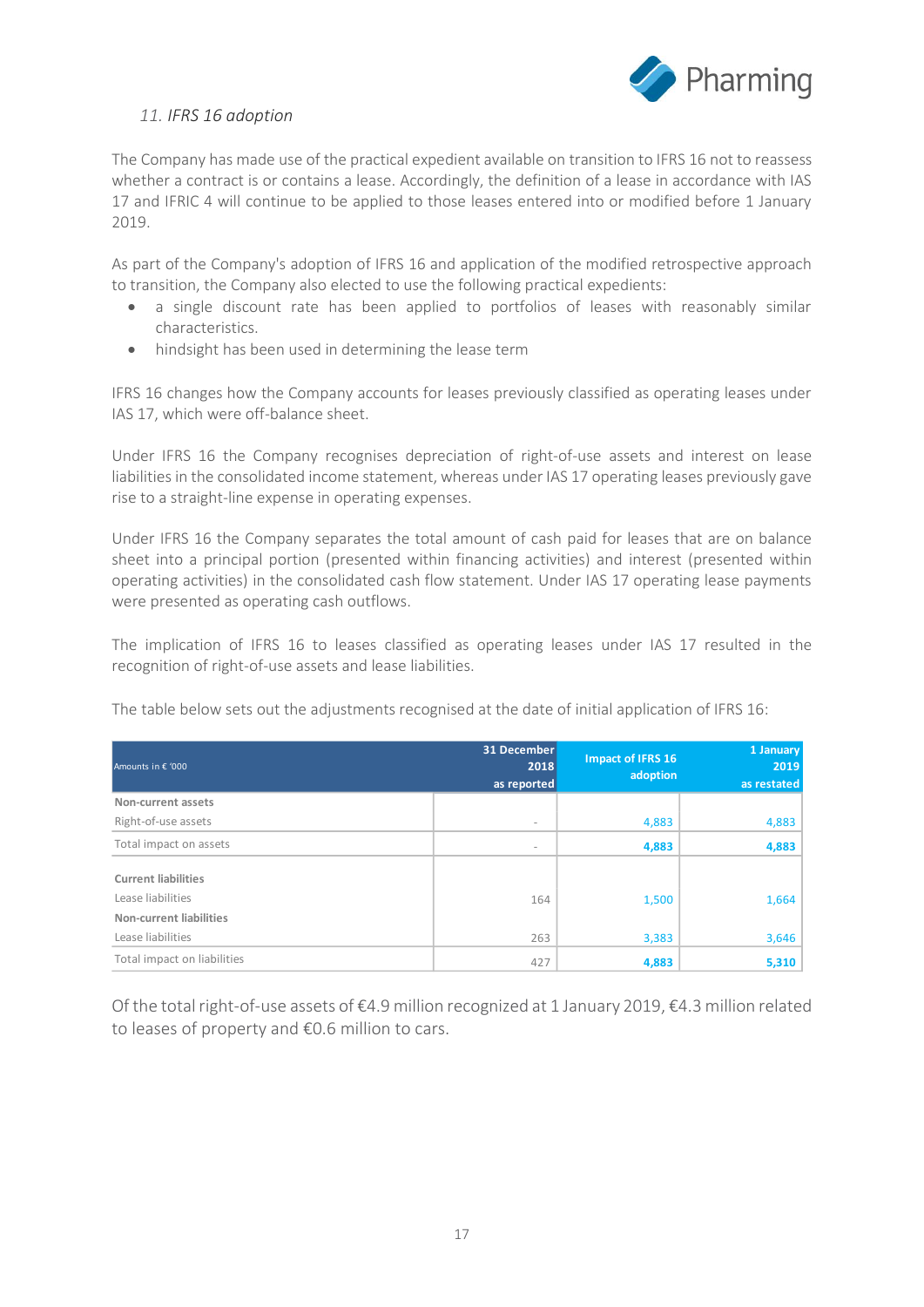

The table below presents a reconciliation from operating lease commitments disclosed at 31 December 2018 to lease liabilities recognised at 1 January 2019:

| Amounts in € '000                                                                  |         |
|------------------------------------------------------------------------------------|---------|
| Operating lease commitments disclosed under IAS 17 at 31 December 2018             | 8,457   |
| Short-term, low value and service commitments straight-line expensed under IFRS 16 | (1,951) |
| Effect of discounting                                                              | (1,623) |
| Finance lease liabilities recognised under IAS 17 at 31 December 2018              | 427     |
| Lease liabilities recognised at 1 January 2019                                     | 5,310   |

The adoption of IFRS 16 resulted in a decrease in operating expenses and an increase in depreciation and interest expenses in the statement of income, compared to IAS 17. During the first six months ended 30 June 2019, the Company recognized under IFRS 16 the following amounts in the consolidated statement of income:

| Amounts in € '000 | <b>HY 2019</b> |
|-------------------|----------------|
| Depreciation      | 674 I          |
| Interest expenses | 307 I          |
| Total             | 981            |

On 1 June 2019 the Company entered into a new rental agreement for the head office, with a initial recognition of €2.0 million.

### *12. Inventories*

Inventories include batches of RUCONEST® drug substance and product and skimmed milk available for production of RUCONEST®.

| Amounts in € '000               | 30 June | 31 December |
|---------------------------------|---------|-------------|
|                                 | 2019    | 2018        |
| Finished goods                  | 7,588   | 15,949      |
| Work in progress                | 3,589   | 661         |
| Raw materials                   | 1,528   | 705         |
| <b>Balance at end of period</b> | 12,705  | 17,315      |

The inventory valuation at 30 June 2018 is stated net of a provision for obsolescence of €1.1 million (31 December 2018: €1.5 million) and €0.6 million (31 December 2018: €0.4 million) to write inventories down to their net realisable value.

Changes in the adjustment to net realisable value:

| Amounts in € '000                                 | <b>Period to</b><br>30 June<br>2019 | Period to<br>31 December<br>2018 |
|---------------------------------------------------|-------------------------------------|----------------------------------|
| Balance at 1 January                              | (435)                               | (336)                            |
| Reversal of (addition to) impairment for the year | (496)                               | (1,604)                          |
| Related to costs of product sales                 | 328                                 | 1,455                            |
| Related to operating costs                        | 23                                  | 50                               |
| <b>Balance at end of period</b>                   | (580)                               | (435)                            |

In 2019, the addition to the impairment of €0.5 million was based on adjusted forecasts for sales.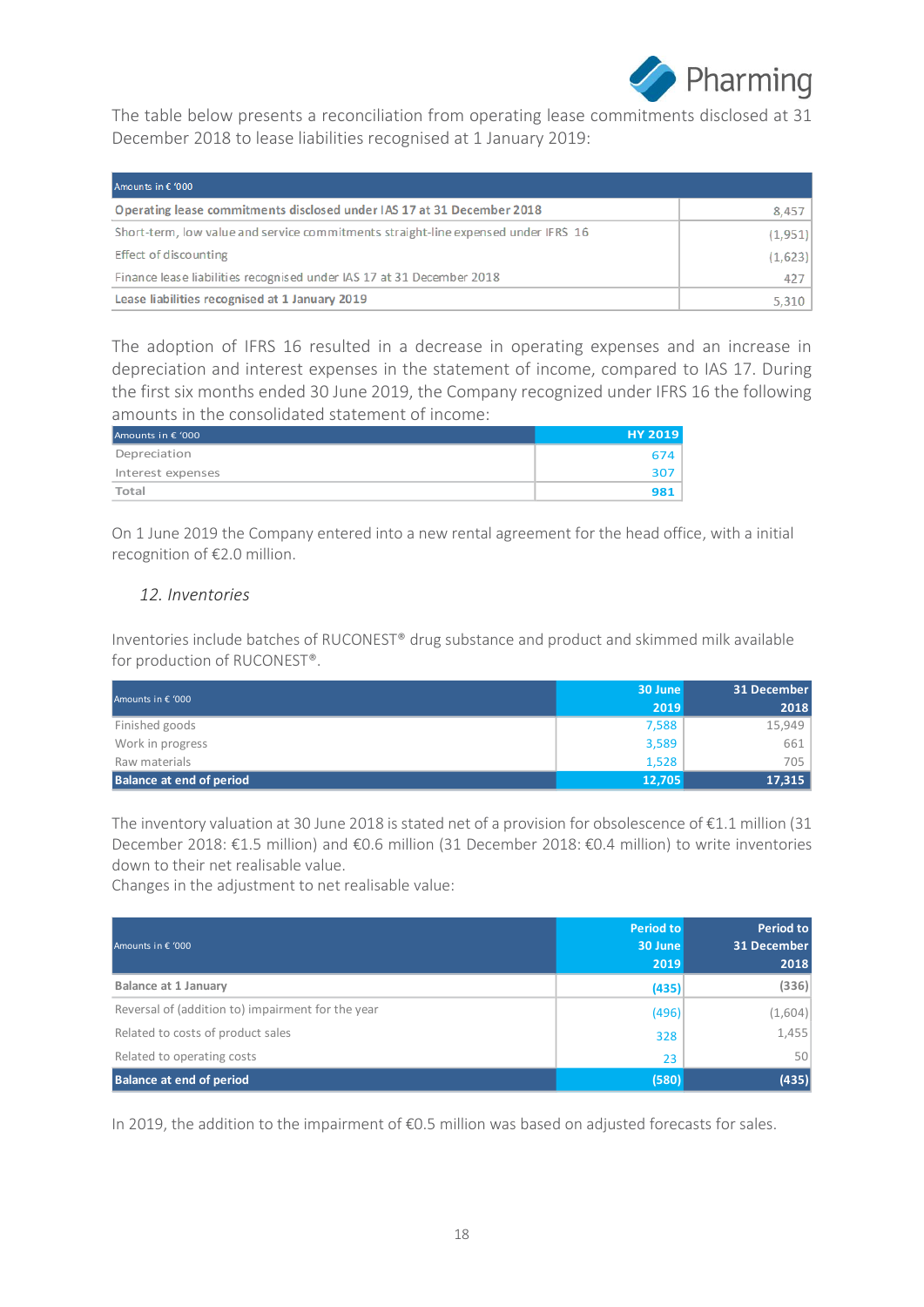

Cost of inventories included in the cost of product sales in the first half year 2019 amounted €11.0 million (2018: €9.5 million). The main portion of inventories at 30 June 2019 has expiration dates starting beyond 2020 and is expected to be sold or used before expiration.

### *13. Equity*

The Company's authorised share capital amounts to €8.0 million and is divided into 800,000,000 ordinary shares with a nominal value of €0.01 each. All 625,883,015 shares outstanding at 30 June 2019 have been fully paid-up. Other reserves include those reserves related to currency translation, share-based compensation expenses and other equity-settled transactions. In the first half year of 2019 a total of 4,381,777 new shares have been issued resulting from conversion of warrants, the issuance of LTIP shares, and the exercise of options. 2,474,230 new shares were issued for related parties.

Please refer to the consolidated statement of changes in equity.

### *14. Loans and borrowings*

In 2017, the Company entered into a debt facility with Orbimed Royalty Opportunities II, LP to raise US\$100 million (€91.3 million at 2017 exchange rate).

Under the terms and conditions of this debt facility, the lenders provided an amount of US\$100 million secured senior debt funding against 48 months promissory notes with interest of the sum of (i) the Applicable Margin of 11% plus (ii) the greater of  $(x)$  One-Month LIBOR and  $(y)$  1.00%. Quarterly repayment of the loan has been started in September 2018. The Company has the option to prepay the loan before its maturity date. As further consideration for the facility, the lenders received a 4% warrant coverage (9,174,372 warrants) with a strike price of  $\epsilon$ 0.455 representing the closing price of Pharming shares immediately prior to the closing date, plus a 2.5% commitment fee of the principal sum and an assignment fee on the maturity date of US\$3.7 million. The warrants have been separated from the loan and recognised in equity. On repayment of the loan, the Company has to pay an exit fee of 5%.

The Company, and its subsidiaries, have pledged all receivables, movable assets and intellectual property rights as security to the lenders.

|                                                 | <b>Period to</b> | <b>Period to</b>   |
|-------------------------------------------------|------------------|--------------------|
| Amounts in € '000                               | 30 June          | <b>31 December</b> |
|                                                 | 2019             | 2018               |
| Carrying value at 1 January                     | 72,502           | 80,725             |
| Amortised costs (financial income and expenses) | 6,229            | 14,281             |
| Interest paid (cash flow)                       | (4,830)          | (11,063)           |
| Repayment and exit fee                          | (15, 533)        | (15, 137)          |
| Revaluation loan                                | 501              | 3,696              |
| Carrying value at end of period                 | 58,869           | 72,502             |
| - Current portion                               | 33,607           | 35,235             |
| - Non-current portion                           | 25,262           | 37,267             |

Movements of the loan were as follows: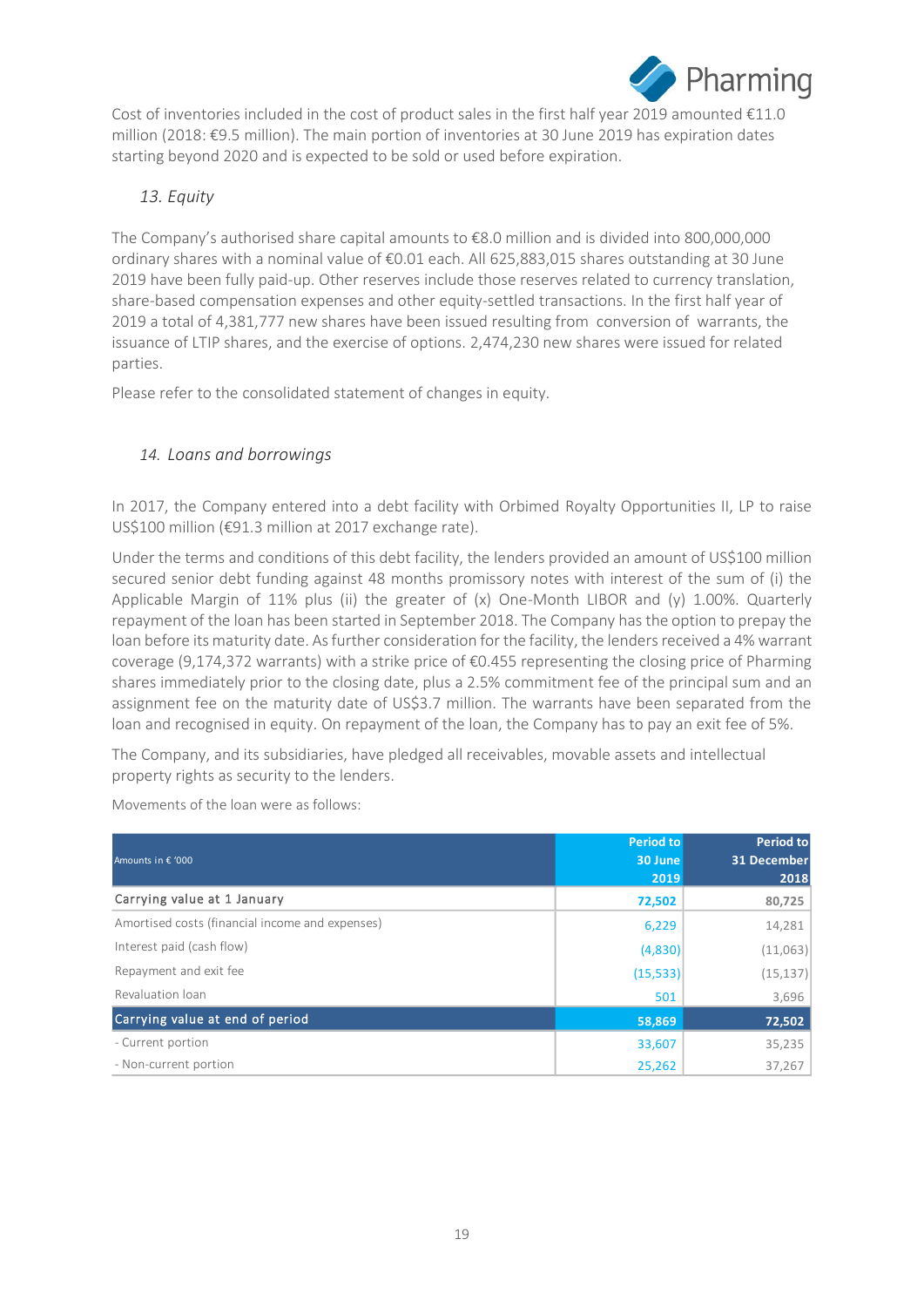

### *15. Fully-diluted shares*

The total number of outstanding shares at 30 June 2019 was 625,883,015. The weighted average shares outstanding over the first half year were 623,156,974. The basic earnings per share, based on the weighted average, was € 0.022 for the first half year 2019.

For the fist six month of 2019 and 2018, the basic and fully diluted profit per share were:

|                                                                                    | <b>HY 2019</b> | <b>HY 2018</b><br>restated* |
|------------------------------------------------------------------------------------|----------------|-----------------------------|
| Net profit (loss) attributable to equity owners of the parent (in $\epsilon$ '000) | 13.594         | 8,519                       |
| Weighted average shares outstanding (in '000)                                      | 623,157        | 605,667                     |
| Basic profit (loss) per share (in $\epsilon$ )                                     | 0.022          | 0.014                       |
| Weighted average fully-diluted shares outstanding (in '000)                        | 666,094        | 661,979                     |
| Fully-diluted profit per share (in $\epsilon$ )                                    | 0.020          | 0.013                       |

\* Prior year's interim financial statements for the first six months have been restated, as disclosed in note 6

The composition of the number of shares and share rights outstanding as well as authorised share capital as at 30 June 2019 and at the date of these financial statements is provided in the following tables:

|                                 | 31 December 2018 | <b>Shares issued</b> | <b>Shares reserved</b> | 30 June 2019 |
|---------------------------------|------------------|----------------------|------------------------|--------------|
| <b>Issued shares</b>            | 621,501,238      | 4,381,777            |                        | 625,883,015  |
| Warrants                        | 448,944          | (180,000)            |                        | 268,944      |
| Options                         | 34,320,956       | 12,591,405           |                        | 46,912,361   |
| <b>I TIP</b>                    | 7,381,586        | 1,022,937            |                        | 8,404,523    |
| <b>Fully-diluted shares</b>     | 663,652,724      | 17,816,119           |                        | 681,468,843  |
| Available for issue             | 136, 347, 276    |                      |                        | 118,531,157  |
| <b>Authorised share capital</b> | 800,000,000      |                      |                        | 800,000,000  |

|                             | 30 juni 2019 | <b>Shares issued</b> | <b>Shares reserved</b> | 25 July 2019 |
|-----------------------------|--------------|----------------------|------------------------|--------------|
| Issued shares               | 625,883,015  | 852,651              | 63,173                 | 626,798,839  |
| Warrants                    | 268,944      |                      |                        | 268,944      |
| Options                     | 46,912,361   | (849, 651)           |                        | 46,062,710   |
| LTIP                        | 8,404,523    | ۰                    |                        | 8,404,523    |
| <b>Fully-diluted shares</b> | 681,468,843  | 3,000                | 63,173                 | 681,535,016  |
| Available for issue         | 118,531,157  |                      |                        | 118,464,984  |
| Authorised share capital    | 800,000,000  |                      |                        | 800,000,000  |

### *16. Events since the end of the reporting period*

There have been no significant changes or material events since the reporting date.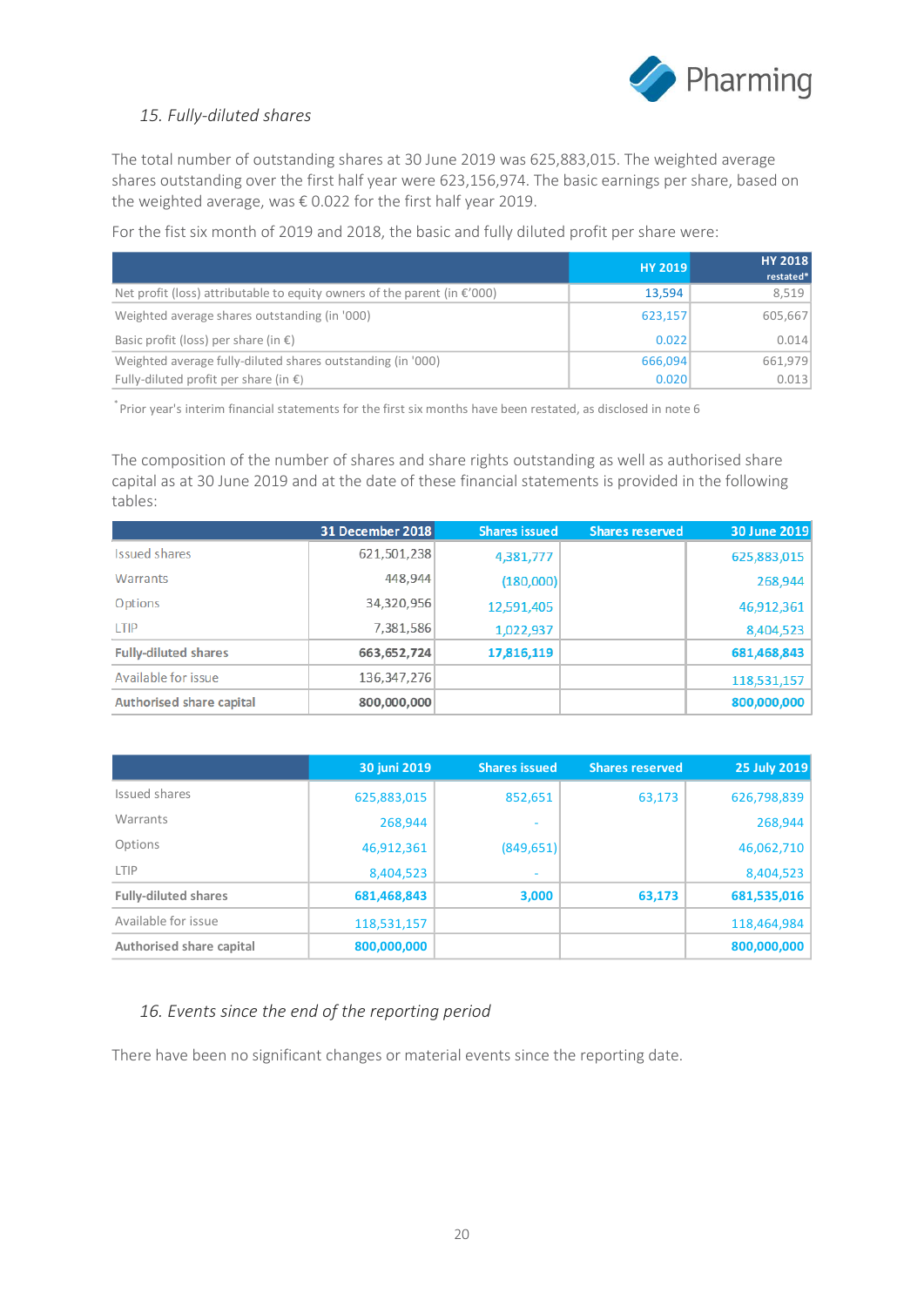

### Appendix: Main Financial Statements reported in US dollars

These statements are not part of the original Interim Financial Statements. The original Interim Financial Statements are reported in euros. In case of differences of interpretation between the Financial Statements in US dollars and the Financial Statements in euros, the Financial Statements in euros will prevail.

Exchange rate EUR/USD used:

- Statement of income HY 2018: 1.2101<br>- Statement of income HY 2019: 11311
- Statement of income HY 2019: 1.1311
- Balance sheet 31 December 2018: 1.1439
- Balance sheet 30 June 2019: 1.1387
- Cash flow HY 2018: 1.2101
- Cash flow HY 2019: 1.1311
- Cash balance as per 1 January 2018: 1.1911
- Cash balance as per 30 June 2018: 1.1644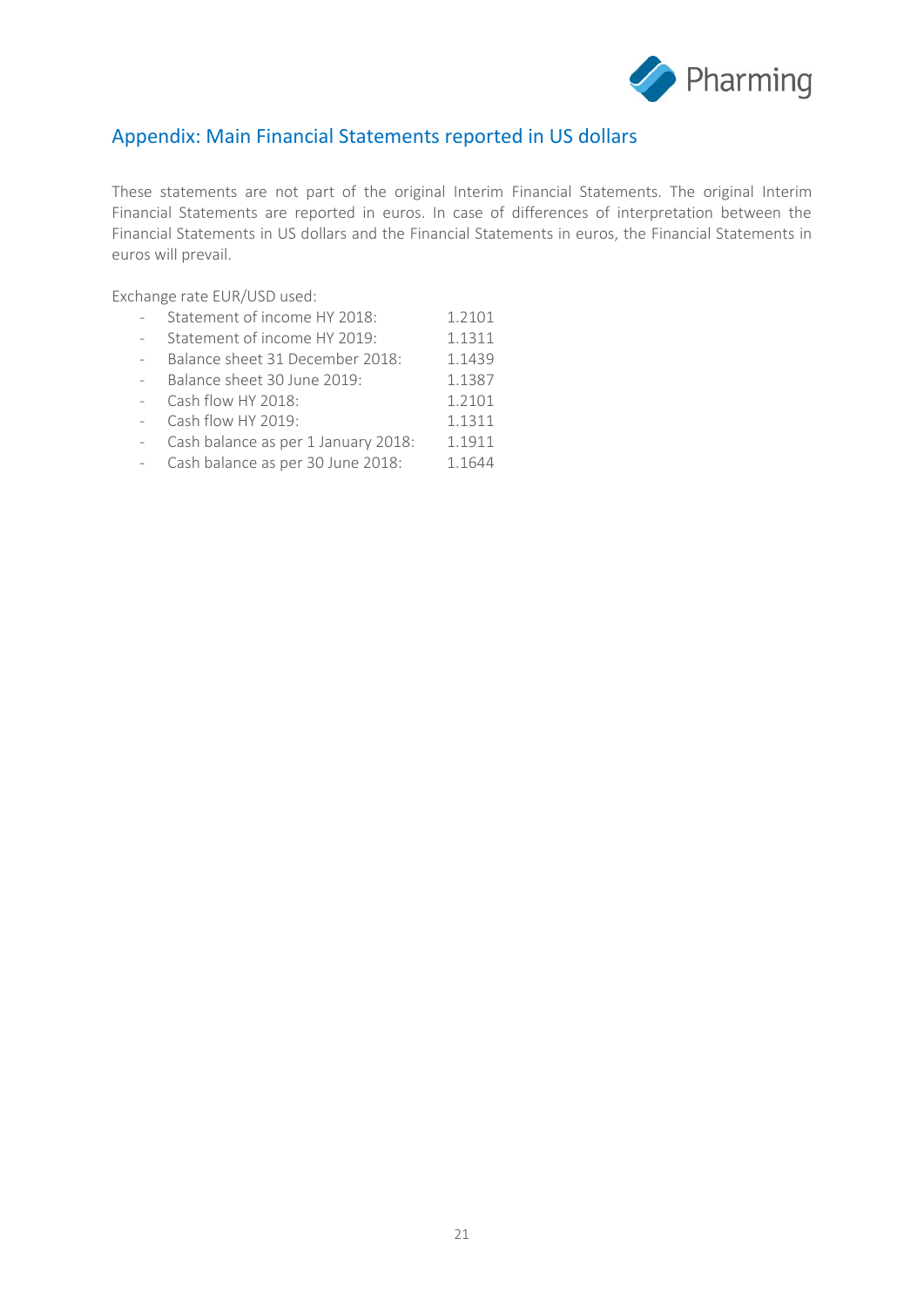

## Consolidated Statement of Income in US Dollars For the first six months ended 30 June

| Amounts in \$ '000                                         | <b>HY 2019</b> | <b>HY 2018</b><br>restated * |
|------------------------------------------------------------|----------------|------------------------------|
| <b>Revenues</b>                                            | 88,152         | 71,945                       |
| Costs of sales                                             | (12, 392)      | (11, 463)                    |
| <b>Gross profit</b>                                        | 75,760         | 60,482                       |
| Other income                                               | 167            | 363                          |
| Research and development                                   | (16, 827)      | (14, 537)                    |
| General and administrative                                 | (7, 739)       | (6, 343)                     |
| Marketing and sales                                        | (23,500)       | (20, 252)                    |
| Costs                                                      | (48,066)       | (41, 132)                    |
| <b>Operating result</b>                                    | 27,861         | 19,713                       |
| Fair value gain (loss) on revaluation derivatives *        | (9)            | (1, 474)                     |
| Other financial income                                     | 572            | 1,429                        |
| Other financial expenses *                                 | (7,654)        | (8, 231)                     |
| <b>Financial income and expenses</b>                       | (7,091)        | (8, 276)                     |
| Share of net profits in associates using the equity method | 338            | $\overline{a}$               |
| <b>Result before income tax</b>                            | 21,108         | 11,437                       |
| Income tax credit (expense)                                | (5, 732)       | (1, 128)                     |
| Net result for the year                                    | 15,376         | 10,309                       |
| Attributable to:                                           |                |                              |
| Owners of the parent                                       | 15,376         | 10,309                       |
| <b>Total net result</b>                                    | 15,376         | 10,309                       |
| Basic earnings per share (\$)                              | 0.025          | 0.017                        |
| Fully-diluted earnings per share $(\xi)$                   | 0.023          | 0.016                        |

\* Prior year's interim financial statements for the first six months have been restated, as disclosed in note 6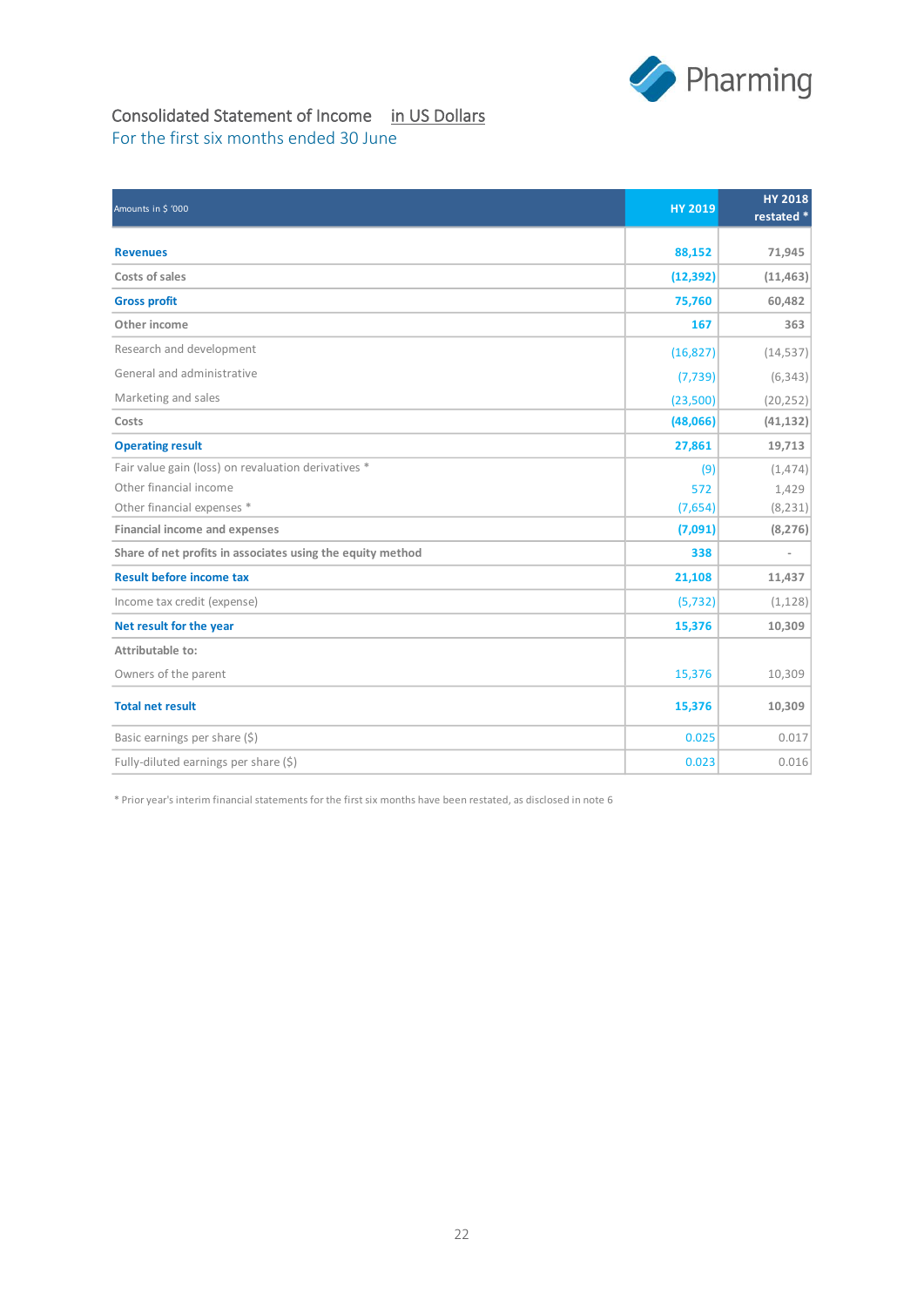

# Consolidated Balance Sheet in US Dollars

As at date shown

| Amounts in \$ '000                                | 30 June    | 31 December |
|---------------------------------------------------|------------|-------------|
|                                                   | 2019       | 2018        |
| Non-current assets                                |            |             |
| Intangible assets                                 | 58,661     | 59,980      |
| Property, plant and equipment                     | 9,973      | 9,611       |
| Right-of-use assets                               | 7,133      |             |
| Long-term prepayments                             |            | 2,295       |
| Deferred tax assets                               | 35,625     | 40,130      |
| Investments accounted for using the equity method | 6,123      |             |
| Restricted cash                                   | 1,570      | 1,377       |
| <b>Total non-current assets</b>                   | 119,085    | 113,393     |
| <b>Current assets</b>                             |            |             |
| Inventories                                       | 14,468     | 19,807      |
| Trade and other receivables                       | 28,039     | 20,377      |
| Cash and cash equivalents                         | 72,747     | 91,868      |
| <b>Total current assets</b>                       | 115,254    | 132,052     |
| <b>Total assets</b>                               | 234,339    | 245,445     |
|                                                   |            |             |
| Equity                                            |            |             |
| Share capital                                     | 7,125      | 7,109       |
| Share premium                                     | 443,307    | 443,290     |
| Legal reserves                                    | 2,001      | 1,884       |
| Accumulated deficit                               | (364, 195) | (381, 646)  |
| Shareholders' equity                              | 88,238     | 70,637      |
| <b>Non-current liabilities</b>                    |            |             |
| Loans and borrowings                              | 28,765     | 42,630      |
| Deferred tax liabilities                          | 63         | 100         |
| <b>Contract liabilities</b>                       | 304        | 763         |
| Lease liabilities                                 | 5,403      | 188         |
| Other financial liabilities                       | 36,442     | 36,643      |
| <b>Total non-current liabilities</b>              | 70,977     | 80,324      |
| <b>Current liabilities</b>                        |            |             |
| Loans and borrowings                              | 38,268     | 40,304      |
| Contract liabilities                              | 911        | 915         |
| Derivative financial liabilities                  | 145        | 261         |
| Trade and other payables                          | 33,521     | 32,703      |
| Lease liabilities                                 | 2,279      | 301         |
| Other financial liabilities                       |            | 20,000      |
| <b>Total current liabilities</b>                  | 75,124     | 94,484      |
| <b>Total equity and liabilities</b>               | 234,339    | 245,445     |